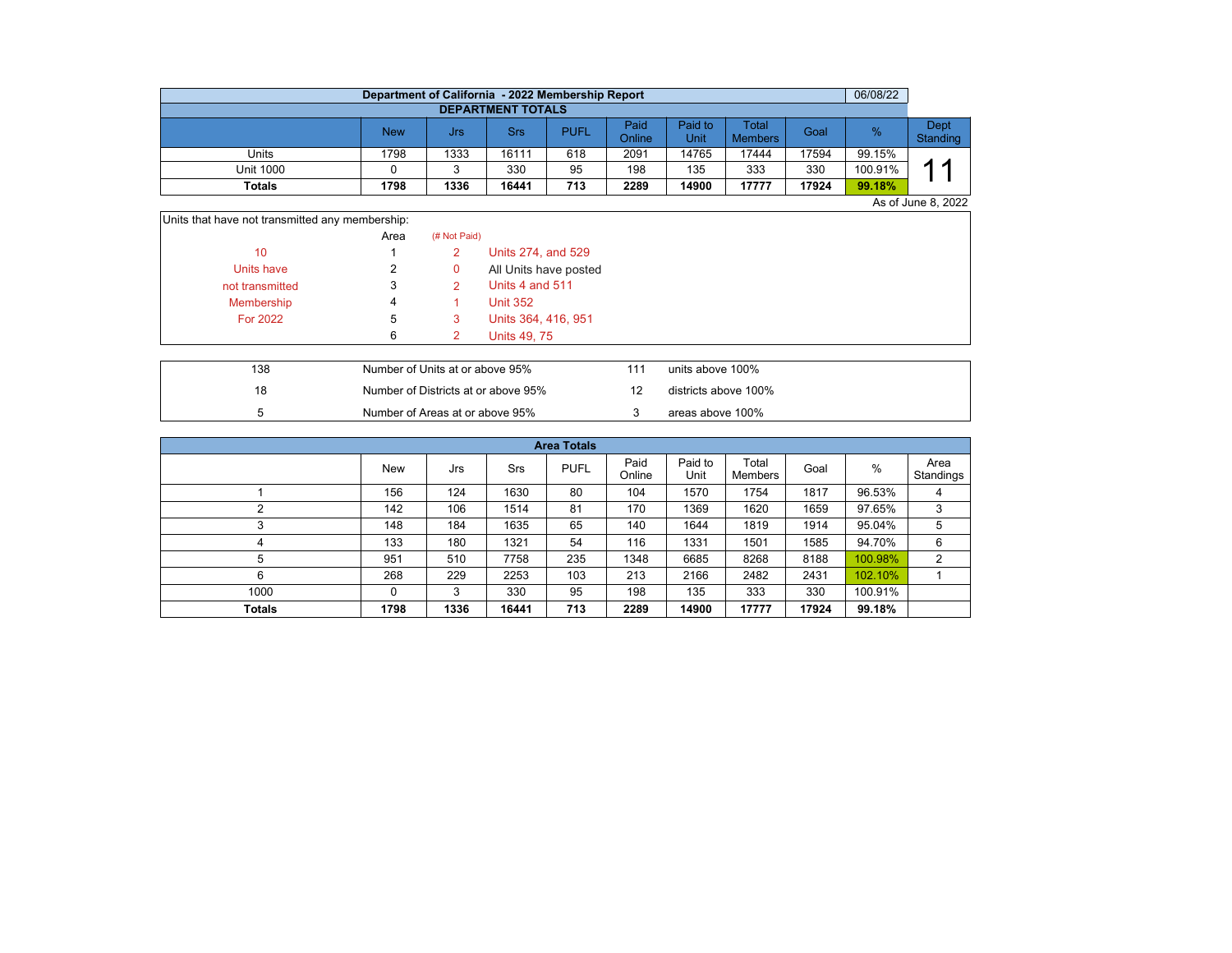| <b>District Totals</b> |                       |                       |                 |                 |                                    |                  |                  |            |                   |                       |  |
|------------------------|-----------------------|-----------------------|-----------------|-----------------|------------------------------------|------------------|------------------|------------|-------------------|-----------------------|--|
|                        | New                   | Jrs                   | Srs             | <b>PUFL</b>     | Paid<br>Online                     | Paid to<br>Unit  | Total<br>Members | Goal       | $\%$              | District<br>Standings |  |
| 1                      | 24                    | $\overline{7}$        | 94              | 5               | 5                                  | 91               | 101              | 97         | 104.12%           | 8                     |  |
| $\overline{2}$         | 32                    | 16                    | 263             | 10              | 19                                 | 250              | 279              | 296        | 94.26%            | 20                    |  |
| 3                      | $\mathbf 0$           | 0                     | 16              | 3               | 2                                  | 11               | 16               | 18         | 88.89%            | 24                    |  |
| $\overline{4}$         | 16                    | 30                    | 236             | 6               | 10                                 | 250              | 266              | 312        | 85.26%            | 28                    |  |
| 5                      | $\overline{24}$       | $\overline{11}$       | 347             | $\overline{26}$ | $\overline{25}$                    | $\overline{307}$ | 358              | 407        | 87.96%            | 26                    |  |
| 6                      | $\overline{29}$       | $\overline{53}$       | 391             | 16              | $\overline{28}$                    | 400              | 444              | 406        | 109.36%           | 3                     |  |
| $\overline{7}$         | $\overline{31}$       | $\overline{7}$        | 283             | 14              | 15                                 | 261              | 290              | 281        | 103.20%           | $\overline{9}$        |  |
| 8                      | 3                     | 5                     | $\overline{25}$ | 3               | $\mathbf{1}$                       | $\overline{26}$  | $\overline{30}$  | 30         | 100.00%           | $\overline{11}$       |  |
| 9                      | $\overline{2}$        | $\overline{7}$        | 62              | 8               | 3                                  | 58               | 69               | 86         | 80.23%            | 30                    |  |
| 10                     | 3                     | 5                     | 63              | 6               | 0                                  | 62               | 68               | 79         | 86.08%            | 27                    |  |
| 11                     | 34                    | 38                    | 359             | 19              | 34                                 | 344              | 397              | 411        | 96.59%            | 16                    |  |
| 12                     | 27                    | 41                    | 272             | $\overline{7}$  | 20                                 | 286              | 313              | 341        | 91.79%            | 21                    |  |
| 13                     | 22                    | 28                    | 282             | 27              | 16                                 | 267              | 310              | 323        | 95.98%            | 17                    |  |
| 14<br>$\overline{15}$  | $\overline{20}$<br>40 | 54<br>$\overline{33}$ | 326<br>353      | 15<br>15        | $\overline{34}$<br>$\overline{24}$ | 361<br>347       | 380<br>386       | 451<br>367 | 84.26%<br>105.18% | 29<br>6               |  |
|                        | 144                   | 65                    |                 | 16              | 76                                 | 978              |                  | 988        |                   |                       |  |
| 16                     |                       |                       | 1005            |                 |                                    |                  | 1070             |            | 108.30%           | 4                     |  |
| 17                     | 30                    | 46                    | 116             | 0               | $\overline{2}$                     | 160              | 162              | 131        | 123.66%           | $\mathbf{1}$          |  |
| 18                     | 43                    | 104                   | 537             | 41              | 60                                 | 540              | 641              | 706        | 90.79%            | 22                    |  |
| 19                     | 88                    | 58                    | 826             | 43              | 94                                 | 747              | 884              | 979        | 90.30%            | 23                    |  |
| 20                     | 39                    | 22                    | 380             | 23              | 37                                 | 342              | 402              | 403        | 99.75%            | 12                    |  |
| 21                     | 267                   | 130                   | 1427            | 36              | 184                                | 1337             | 1557             | 1494       | 104.22%           | $\overline{7}$        |  |
| 22                     | 99                    | 77                    | 1341            | 111             | 154                                | 1153             | 1418             | 1503       | 94.34%            | 19                    |  |
| 23                     | 15                    | 76                    | 379             | 11              | 20                                 | 424              | 455              | 475        | 95.79%            | 18                    |  |
| 24                     | 42                    | 38                    | 331             | 23              | 40                                 | 306              | 369              | 334        | 110.48%           | $\overline{2}$        |  |
| 25                     | 212                   | 158                   | 1669            | 48              | 135                                | 1644             | 1827             | 1866       | 97.91%            | 15                    |  |
| 26                     | 43                    | 11                    | 342             | 12              | 43                                 | 298              | 353              | 356        | 99.16%            | 14                    |  |
| 27                     | 27                    | 18                    | 325             | 9               | 28                                 | 306              | 343              | 344        | 99.71%            | 13                    |  |
| 28                     | 69                    | 50                    | 740             | 25              | 107                                | 658              | 790              | 785        | 100.64%           | 10                    |  |
| 29                     | 350                   | 104                   | 3091            | 31              | 839                                | 2325             | 3195             | 3020       | 105.79%           | 5                     |  |
| 30                     | 23                    | 41                    | 230             | 9               | 36                                 | 226              | 271              | 305        | 88.85%            | 25                    |  |
| 1000                   | 0                     | 3                     | 330             | 95              | 198                                | 135              | 333              | 330        | 100.91%           |                       |  |
| <b>Totals</b>          | 1798                  | 1336                  | 16441           | 713             | 2289                               | 14900            | 17777            | 17924      | 99.18%            |                       |  |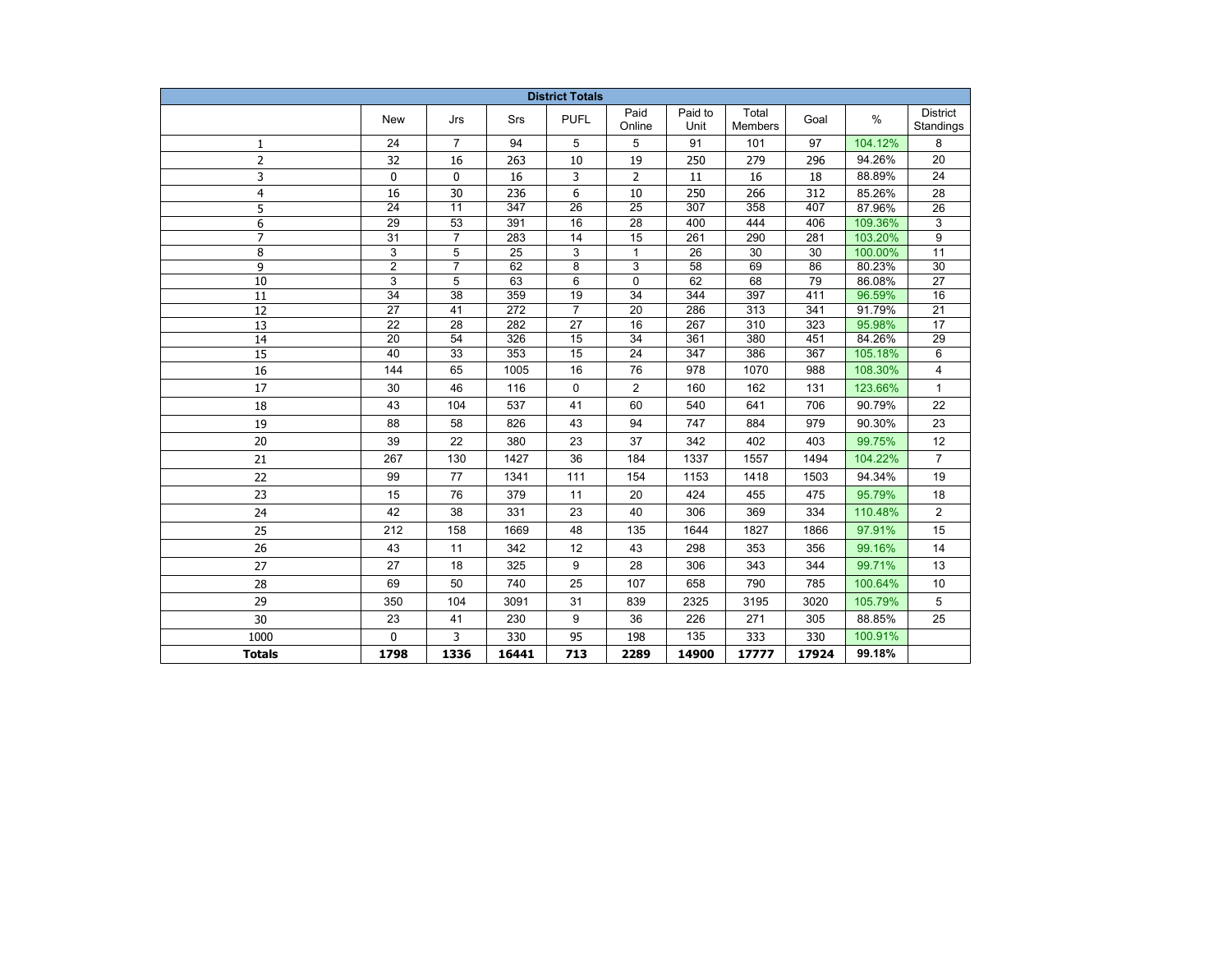| District 1 (Area 1)                                                                                                                            |                                                                                 |    |   |    |   |   |                |     |    |         |   |  |  |
|------------------------------------------------------------------------------------------------------------------------------------------------|---------------------------------------------------------------------------------|----|---|----|---|---|----------------|-----|----|---------|---|--|--|
| 06/10/22<br>Department of California - 2022 Membership Report                                                                                  |                                                                                 |    |   |    |   |   |                |     |    |         |   |  |  |
| Paid<br>Paid to<br>Total<br>$\%$<br>Unit #<br><b>PUFL</b><br>Goal<br>Unit Name<br><b>New</b><br><b>Srs</b><br>Jrs<br>Online<br>Unit<br>Members |                                                                                 |    |   |    |   |   |                |     |    |         |   |  |  |
| 96                                                                                                                                             | Seguoia                                                                         | 6  |   | 36 |   | 0 | 34             | 39  | 32 | 121.88% | 2 |  |  |
| 205                                                                                                                                            | <b>Walker Bailey</b>                                                            | 18 | 4 | 34 |   | 0 | 38             | 38  | 20 | 190.00% |   |  |  |
| 274                                                                                                                                            | Arcata                                                                          | 0  | 0 |    |   |   | $\overline{0}$ |     | 11 | 45.45%  | 4 |  |  |
| 415                                                                                                                                            | Hoopa                                                                           | 0  | 0 | 19 |   | 0 | 19             | 19  | 23 | 82.61%  | 3 |  |  |
| 529                                                                                                                                            | $0.00\%$<br>$\overline{0}$<br>Hopland<br>0<br>11<br>$\mathbf{0}$<br>n<br>0<br>5 |    |   |    |   |   |                |     |    |         |   |  |  |
| <b>Total</b>                                                                                                                                   |                                                                                 | 24 |   | 94 | 5 | 5 | 91             | 101 | 97 | 104.12% |   |  |  |

| District 2 (Area 1)                                                                                                                                 |                                                                                  |    |   |    |   |   |    |    |    |         |   |  |  |  |
|-----------------------------------------------------------------------------------------------------------------------------------------------------|----------------------------------------------------------------------------------|----|---|----|---|---|----|----|----|---------|---|--|--|--|
|                                                                                                                                                     | 06/10/22<br>Department of California - 2022 Membership Report                    |    |   |    |   |   |    |    |    |         |   |  |  |  |
| Paid<br>Paid to<br>Total<br>$\%$<br>Unit #<br><b>PUFL</b><br><b>New</b><br>Unit Name<br>Srs<br>Goal<br>Jrs<br>Unit<br>Online<br>Standing<br>Members |                                                                                  |    |   |    |   |   |    |    |    |         |   |  |  |  |
| 92                                                                                                                                                  | Cheula                                                                           |    |   | 70 | 4 |   | 66 | 75 | 80 | 93.75%  |   |  |  |  |
| 197                                                                                                                                                 | Shasta                                                                           |    |   | 43 | 4 |   | 39 | 48 | 49 | 97.96%  |   |  |  |  |
| 369                                                                                                                                                 | Willis Hollenbeak                                                                |    | 0 | 15 | 0 |   | 14 | 15 | 15 | 100.00% | ົ |  |  |  |
| 720                                                                                                                                                 | Shasta Dam                                                                       | 12 |   | 68 | ∠ | 3 | 68 | 73 | 72 | 101.39% |   |  |  |  |
| 746                                                                                                                                                 | 63<br>80<br>67<br>68<br>Glen L Wilson Sr- Seawolf<br>12<br>5<br>85.00%<br>5<br>0 |    |   |    |   |   |    |    |    |         |   |  |  |  |
| <b>Total</b>                                                                                                                                        | 250<br>32<br>10<br>19<br>296<br>279<br>94.26%<br>16<br>263                       |    |   |    |   |   |    |    |    |         |   |  |  |  |

|                                                               | District 3 (Area 1)                 |     |     |     |             |                |                 |                  |      |        |                  |  |  |
|---------------------------------------------------------------|-------------------------------------|-----|-----|-----|-------------|----------------|-----------------|------------------|------|--------|------------------|--|--|
| 06/10/22<br>Department of California - 2020 Membership Report |                                     |     |     |     |             |                |                 |                  |      |        |                  |  |  |
| Unit #                                                        | Unit Name                           | New | Jrs | Srs | <b>PUFL</b> | Paid<br>Online | Paid to<br>Unit | Total<br>Members | Goal | %      | Unit<br>Standing |  |  |
| 204                                                           | <b>Thomas Tucker</b>                |     |     | 16  |             | ∼              |                 | 16               | 18   | 88.89% |                  |  |  |
| <b>Total</b>                                                  | 16<br>18<br>16<br>11<br>88.89%<br>0 |     |     |     |             |                |                 |                  |      |        |                  |  |  |

|              |                     |                                                   |              | District 4 (Area 1) |                |                |                 |                         |      |        |                  |
|--------------|---------------------|---------------------------------------------------|--------------|---------------------|----------------|----------------|-----------------|-------------------------|------|--------|------------------|
|              |                     | Department of California - 2020 Membership Report |              |                     |                |                |                 |                         |      |        | 06/10/22         |
| Unit #       | Unit Name           | <b>New</b>                                        | Jrs          | Srs                 | <b>PUFL</b>    | Paid<br>Online | Paid to<br>Unit | Total<br><b>Members</b> | Goal | $\%$   | Unit<br>Standing |
| 42           | Yuba-Sutter         | 0                                                 |              | 16                  | $\overline{2}$ |                | 14              | 17                      | 18   | 94.44% |                  |
| 45           | Raisner             | 0                                                 | $\mathbf{0}$ | 15                  | $\mathbf{0}$   | 0              | 15              | 15                      | 18   | 83.33% | 6                |
| 95           | Oroville            | 0                                                 | 0            | 18                  | 0              | 0              | 18              | 18                      | 26   | 69.23% | 8                |
| 98           | Jefferson L Winn    |                                                   | 9            | 14                  | $\mathbf{0}$   | 0              | 23              | 23                      | 26   | 88.46% | 5                |
| 167          | Mount Lassen        | 3                                                 | 6            | 24                  |                |                | 28              | 30                      | 33   | 90.91% | 4                |
| 210          | South Butte         | ີ                                                 |              | 14                  | $\Omega$       | $\mathbf{0}$   | 15              | 15                      | 16   | 93.75% | 3                |
| 218          | Vernon Jewel Danley |                                                   | 11           | 82                  | $\mathbf{0}$   | 4              | 89              | 93                      | 99   | 93.94% | 2                |
| 673          | Durham              | 0                                                 | $\mathbf{0}$ | 15                  | $\mathbf{0}$   |                | 14              | 15                      | 18   | 83.33% | 6                |
| 807          | Linda               | 10                                                | 2            | 38                  | 3              | 3              | 34              | 40                      | 58   | 68.97% | 9                |
| <b>Total</b> |                     | 16                                                | 30           | 236                 | 6              | 10             | 250             | 266                     | 312  | 85.26% |                  |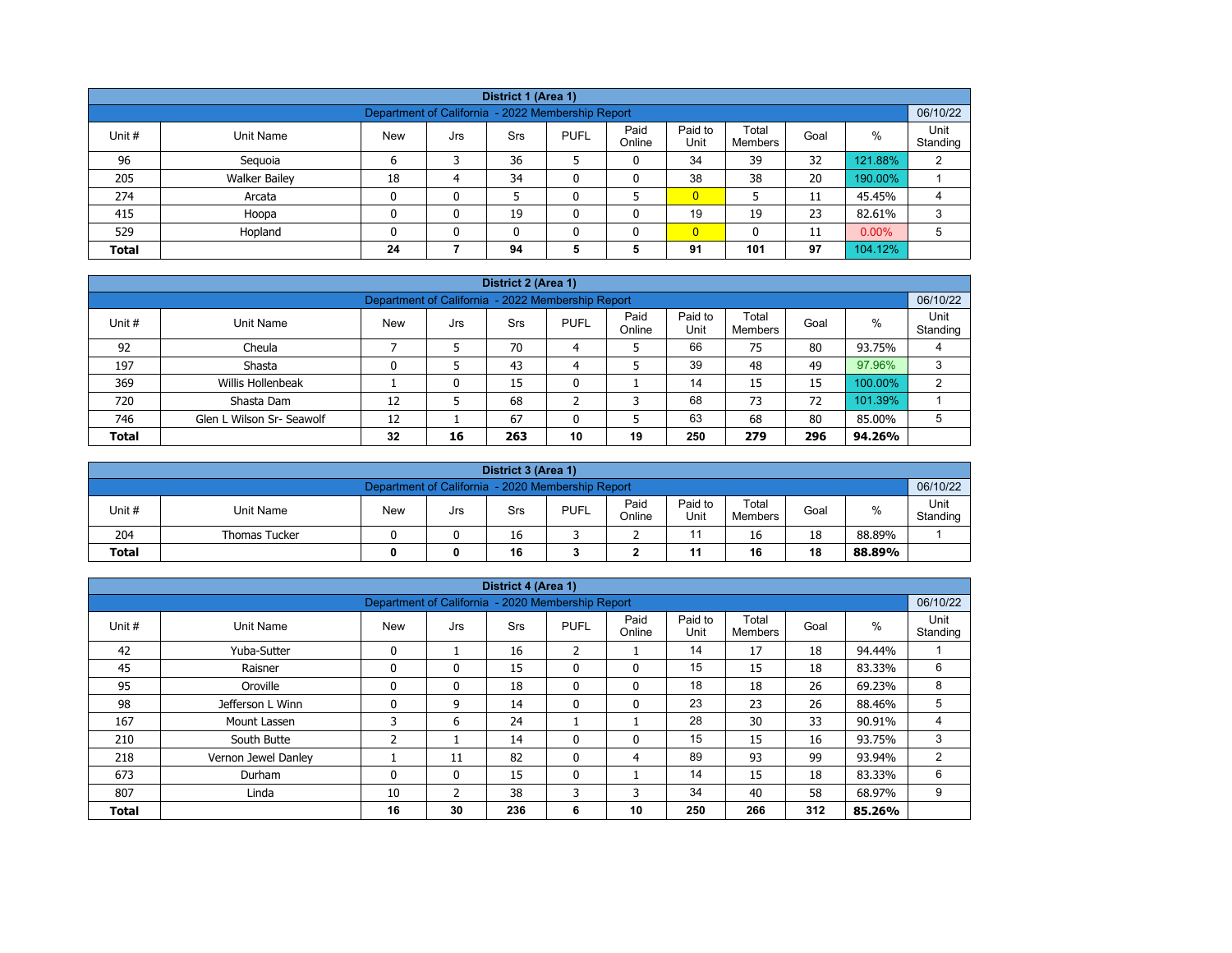| District 5 (Area 1) |                           |                                                   |              |            |                |                |                 |                         |      |         |                  |  |
|---------------------|---------------------------|---------------------------------------------------|--------------|------------|----------------|----------------|-----------------|-------------------------|------|---------|------------------|--|
|                     |                           | Department of California - 2020 Membership Report |              |            |                |                |                 |                         |      |         | 06/10/22         |  |
| Unit #              | Unit Name                 | <b>New</b>                                        | Jrs          | <b>Srs</b> | <b>PUFL</b>    | Paid<br>Online | Paid to<br>Unit | Total<br><b>Members</b> | Goal | $\%$    | Unit<br>Standing |  |
| 21                  | <b>Theodore Roosevelt</b> | 0                                                 | $\mathbf{0}$ | 19         | 3              |                | 15              | 19                      | 63   | 30.16%  | 13               |  |
| 101                 | Benicia                   | 2                                                 | 0            | 16         | 3              | $\overline{2}$ | 11              | 16                      | 10   | 160.00% | $\overline{2}$   |  |
| 111                 | Sotoyome                  |                                                   | $\mathbf{0}$ | 41         | 3              | 3              | 35              | 41                      | 43   | 95.35%  | $\overline{7}$   |  |
| 165                 | Rago-Christopher          | $\Omega$                                          | $\mathbf{0}$ | 20         |                | $\overline{4}$ | 15              | 20                      | 23   | 86.96%  | 9                |  |
| 178                 | Rio Vista                 | 0                                                 | $\mathbf{0}$ | 15         | 0              | $\overline{2}$ | 13              | 15                      | 14   | 107.14% | 5                |  |
| 179                 | San Anselmo               | 2                                                 | $\mathbf{0}$ | 24         | $\mathbf{0}$   | 3              | 21              | 24                      | 22   | 109.09% | 4                |  |
| 194                 | Tredway                   | 4                                                 | 0            | 17         | $\overline{2}$ | $\mathbf 0$    | 15              | 17                      | 10   | 170.00% | 0                |  |
| 199                 | Saint Helena              |                                                   | 3            | 35         | $\mathbf{0}$   | 3              | 35              | 38                      | 36   | 105.56% | 6                |  |
| 208                 | Dixon                     | 3                                                 | $\mathbf{0}$ | 23         | $\mathbf{0}$   |                | 22              | 23                      | 34   | 67.65%  | 11               |  |
| 293                 | William Russell Ledford   | 0                                                 | 7            | 29         | 6              | $\mathbf{0}$   | 30              | 36                      | 40   | 90.00%  | 8                |  |
| 437                 | Konocti                   | 3                                                 | $\mathbf{0}$ | 42         | 2              | 5              | 35              | 42                      | 54   | 77.78%  | 10               |  |
| 550                 | Mare Island Navy Yard     | 8                                                 | 0            | 54         | 3              |                | 50              | 54                      | 48   | 112.50% | 3                |  |
| Total               |                           | 24                                                | 11           | 347        | 26             | 25             | 307             | 358                     | 407  | 87.96%  |                  |  |

| District 6 (Area 1) |                                                                                                                                                  |    |              |     |              |    |     |     |     |         |   |  |  |  |
|---------------------|--------------------------------------------------------------------------------------------------------------------------------------------------|----|--------------|-----|--------------|----|-----|-----|-----|---------|---|--|--|--|
|                     | 06/10/22<br>Department of California - 2020 Membership Report                                                                                    |    |              |     |              |    |     |     |     |         |   |  |  |  |
| Unit #              | Paid<br>Paid to<br>Total<br>$\%$<br><b>PUFL</b><br>Goal<br><b>Srs</b><br>Unit Name<br><b>New</b><br>Jrs<br>Online<br>Unit<br>Standing<br>Members |    |              |     |              |    |     |     |     |         |   |  |  |  |
| 77                  | Yolo                                                                                                                                             |    | 6            | 37  | 0            | ີ  | 41  | 43  | 37  | 116.22% | 2 |  |  |  |
| 233                 | Laguna Elk Grove                                                                                                                                 |    | 18           | 65  |              | 15 | 67  | 83  | 74  | 112.16% | 3 |  |  |  |
| 383                 | Fair Oaks                                                                                                                                        | 6  | 11           | 52  |              |    | 60  | 63  | 57  | 110.53% | 4 |  |  |  |
| 521                 | Haggin-Grant                                                                                                                                     | 15 | 15           | 158 | $\mathbf{0}$ |    | 166 | 173 | 148 | 116.89% |   |  |  |  |
| 604                 | Magellan                                                                                                                                         |    | $\mathbf{0}$ | 27  | 10           |    | 16  | 27  | 33  | 81.82%  | 6 |  |  |  |
| 832                 | Charles Eggen                                                                                                                                    |    | p            | 52  | 4            |    | 50  | 55  | 57  | 96.49%  | 5 |  |  |  |
| <b>Total</b>        |                                                                                                                                                  | 29 | 53           | 391 | 16           | 28 | 400 | 444 | 406 | 109.36% |   |  |  |  |

|                                                                                                                                                         | District 7 (Area 1)                                                            |    |   |     |    |    |     |     |     |         |   |  |  |  |
|---------------------------------------------------------------------------------------------------------------------------------------------------------|--------------------------------------------------------------------------------|----|---|-----|----|----|-----|-----|-----|---------|---|--|--|--|
|                                                                                                                                                         | 06/10/22<br>Department of California - 2020 Membership Report                  |    |   |     |    |    |     |     |     |         |   |  |  |  |
| Paid to<br>Paid<br>Total<br>%<br>Unit #<br><b>New</b><br><b>PUFL</b><br>Unit Name<br>Goal<br><b>Srs</b><br>Jrs<br>Unit<br>Online<br>Standing<br>Members |                                                                                |    |   |     |    |    |     |     |     |         |   |  |  |  |
| 119                                                                                                                                                     | EL Dorado                                                                      | 6  | 0 | 44  | 4  | 4  | 36  | 44  | 37  | 118.92% | 2 |  |  |  |
| 130                                                                                                                                                     | Frank Gallino                                                                  | 8  |   | 41  |    |    | 41  | 43  | 48  | 89.58%  | 6 |  |  |  |
| 169                                                                                                                                                     | Alyn W Butler                                                                  |    |   | 59  | 5  |    | 54  | 61  | 61  | 100.00% | 4 |  |  |  |
| 264                                                                                                                                                     | James E Fowler                                                                 |    | 0 | 13  | 0  |    | 12  | 13  | 10  | 130.00% |   |  |  |  |
| 587                                                                                                                                                     | Warren Mckeon                                                                  | 11 | 3 | 78  | 4  | 4  | 73  | 81  | 77  | 105.19% | 3 |  |  |  |
| 795                                                                                                                                                     | 45<br>100.00%<br>48<br>48<br>3<br>48<br>Stella Van Dyke Johnson<br>0<br>0<br>4 |    |   |     |    |    |     |     |     |         |   |  |  |  |
| <b>Total</b>                                                                                                                                            |                                                                                | 31 |   | 283 | 14 | 15 | 261 | 290 | 281 | 103.20% |   |  |  |  |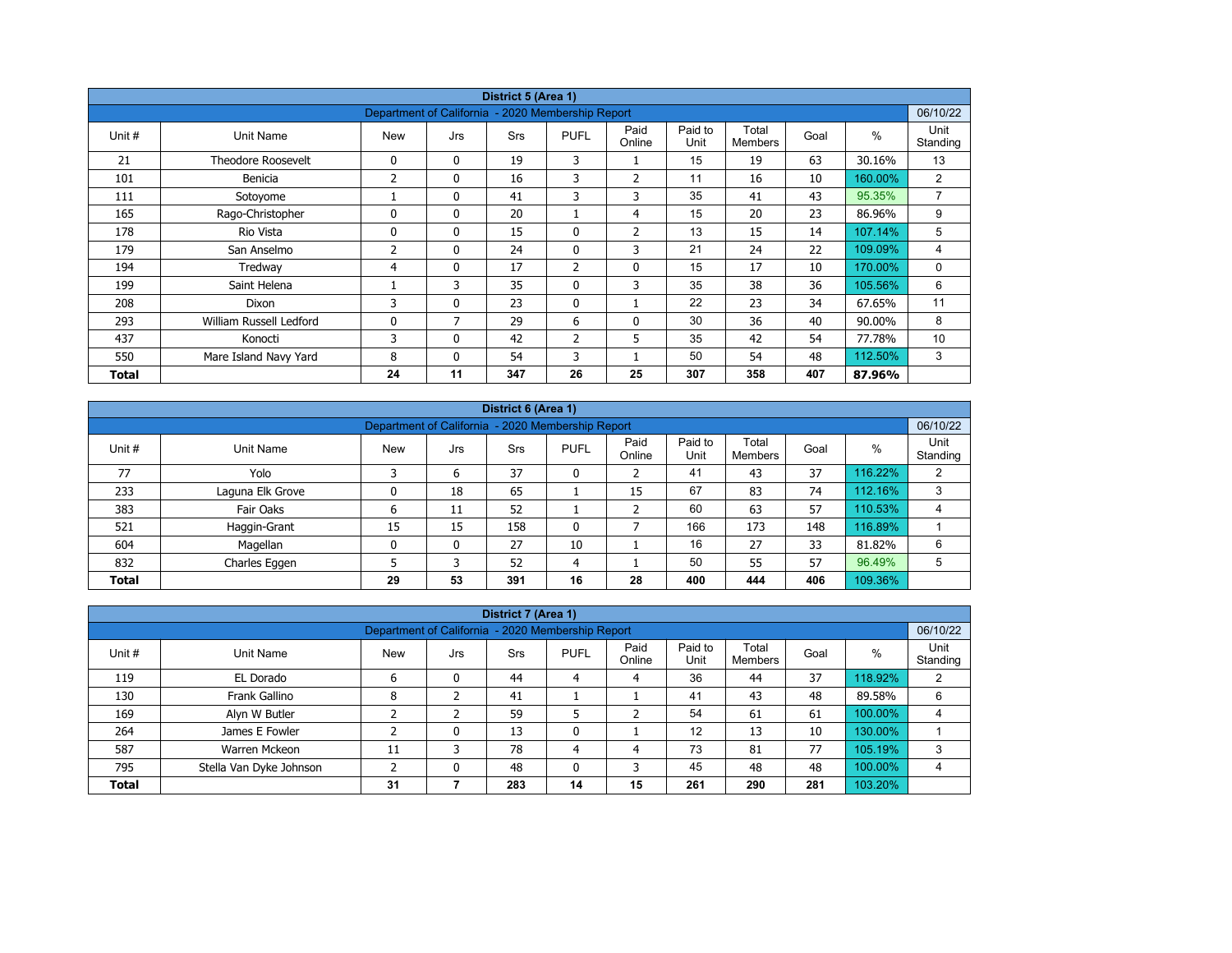| District 8 (Area 2)                                                                                                                         |                                                               |  |  |  |  |  |  |  |  |  |  |  |  |  |
|---------------------------------------------------------------------------------------------------------------------------------------------|---------------------------------------------------------------|--|--|--|--|--|--|--|--|--|--|--|--|--|
|                                                                                                                                             | 06/10/22<br>Department of California - 2022 Membership Report |  |  |  |  |  |  |  |  |  |  |  |  |  |
| Paid<br>Paid to<br>Total<br><b>PUFL</b><br>%<br>Unit #<br>Unit Name<br>Goal<br><b>New</b><br>Srs<br>Jrs<br>Unit<br>Online<br><b>Members</b> |                                                               |  |  |  |  |  |  |  |  |  |  |  |  |  |
|                                                                                                                                             | Standing<br>26<br>30<br>30<br>100.00%<br>25<br>San Francisco  |  |  |  |  |  |  |  |  |  |  |  |  |  |
| 30<br>30<br>100.00%<br>25<br>26<br><b>Total</b>                                                                                             |                                                               |  |  |  |  |  |  |  |  |  |  |  |  |  |

| District 9 (Area 2)                                                                                                                              |                                                |  |   |    |  |  |    |    |    |        |  |  |  |
|--------------------------------------------------------------------------------------------------------------------------------------------------|------------------------------------------------|--|---|----|--|--|----|----|----|--------|--|--|--|
| 06/10/22<br>Department of California - 2022 Membership Report                                                                                    |                                                |  |   |    |  |  |    |    |    |        |  |  |  |
| Paid<br>Paid to<br>Total<br>Unit #<br><b>PUFL</b><br>%<br><b>New</b><br>Unit Name<br>Goal<br>Srs<br>Jrs<br>Online<br>Unit<br>Standing<br>Members |                                                |  |   |    |  |  |    |    |    |        |  |  |  |
| 161                                                                                                                                              | Harding-Hola                                   |  | c | 35 |  |  | 35 | 41 | 43 | 95.35% |  |  |  |
| 202                                                                                                                                              | 23<br>27<br>28<br>43<br>65.12%<br>Rov Frerichs |  |   |    |  |  |    |    |    |        |  |  |  |
| 62<br>58<br>86<br>69<br><b>Total</b><br>80.23%<br>8                                                                                              |                                                |  |   |    |  |  |    |    |    |        |  |  |  |

| District 10 (Area 2)                                                                                                                             |                                                    |  |  |    |  |   |    |    |    |        |  |  |  |  |
|--------------------------------------------------------------------------------------------------------------------------------------------------|----------------------------------------------------|--|--|----|--|---|----|----|----|--------|--|--|--|--|
| Department of California - 2022 Membership Report<br>06/10/22                                                                                    |                                                    |  |  |    |  |   |    |    |    |        |  |  |  |  |
| Paid<br>Paid to<br>Total<br>%<br>Unit #<br><b>New</b><br><b>PUFL</b><br>Unit Name<br>Goal<br>Srs<br>Jrs<br>Online<br>Standing<br>Unit<br>Members |                                                    |  |  |    |  |   |    |    |    |        |  |  |  |  |
| 68                                                                                                                                               | Havward                                            |  |  | 21 |  | 0 | 21 | 23 | 32 | 71.88% |  |  |  |  |
| 117                                                                                                                                              | 95.74%<br>41<br>47<br>42<br>San Leandro<br>45<br>0 |  |  |    |  |   |    |    |    |        |  |  |  |  |
| 79<br>62<br>68<br><b>Total</b><br>63<br>86.08%<br>0                                                                                              |                                                    |  |  |    |  |   |    |    |    |        |  |  |  |  |

|              |                                                                                                                                                          |    |    | District 11 (Area 3) |                 |    |     |     |     |         |   |  |  |  |  |
|--------------|----------------------------------------------------------------------------------------------------------------------------------------------------------|----|----|----------------------|-----------------|----|-----|-----|-----|---------|---|--|--|--|--|
|              | 06/10/22<br>Department of California - 2022 Membership Report                                                                                            |    |    |                      |                 |    |     |     |     |         |   |  |  |  |  |
| Unit #       | Paid<br>Unit<br>Paid to<br>Total<br>$\%$<br><b>New</b><br><b>PUFL</b><br>Goal<br>Unit Name<br><b>Srs</b><br>Jrs<br>Unit<br>Online<br>Standing<br>Members |    |    |                      |                 |    |     |     |     |         |   |  |  |  |  |
| 16           | Karl Ross                                                                                                                                                | 4  | 6  | 73                   | 10              | 10 | 59  | 79  | 89  | 88.76%  | 5 |  |  |  |  |
| 22           | Lodi                                                                                                                                                     | 0  | 0  | 33                   | h<br>$\epsilon$ | 5  | 26  | 33  | 40  | 82.50%  | 6 |  |  |  |  |
| 108          | Amador                                                                                                                                                   | 26 | 6  | 94                   |                 |    | 92  | 100 | 69  | 144.93% |   |  |  |  |  |
| 190          | <b>Clinton Mccausland</b>                                                                                                                                |    | 4  | 22                   | 3               |    | 22  | 26  | 27  | 96.30%  | 2 |  |  |  |  |
| 249          | Mcfall-Grisham                                                                                                                                           |    | 9  | 39                   | h<br>∠          | 8  | 38  | 48  | 64  | 75.00%  |   |  |  |  |  |
| 376          | Calaveras                                                                                                                                                |    | 9  | 58                   | 0               | 3  | 64  | 67  | 75  | 89.33%  |   |  |  |  |  |
| 803          | 43<br>47<br>3<br>40<br>44<br>93.62%<br>Ed Stewart<br>0<br>4                                                                                              |    |    |                      |                 |    |     |     |     |         |   |  |  |  |  |
| <b>Total</b> |                                                                                                                                                          | 34 | 38 | 359                  | 19              | 34 | 344 | 397 | 411 | 96.59%  |   |  |  |  |  |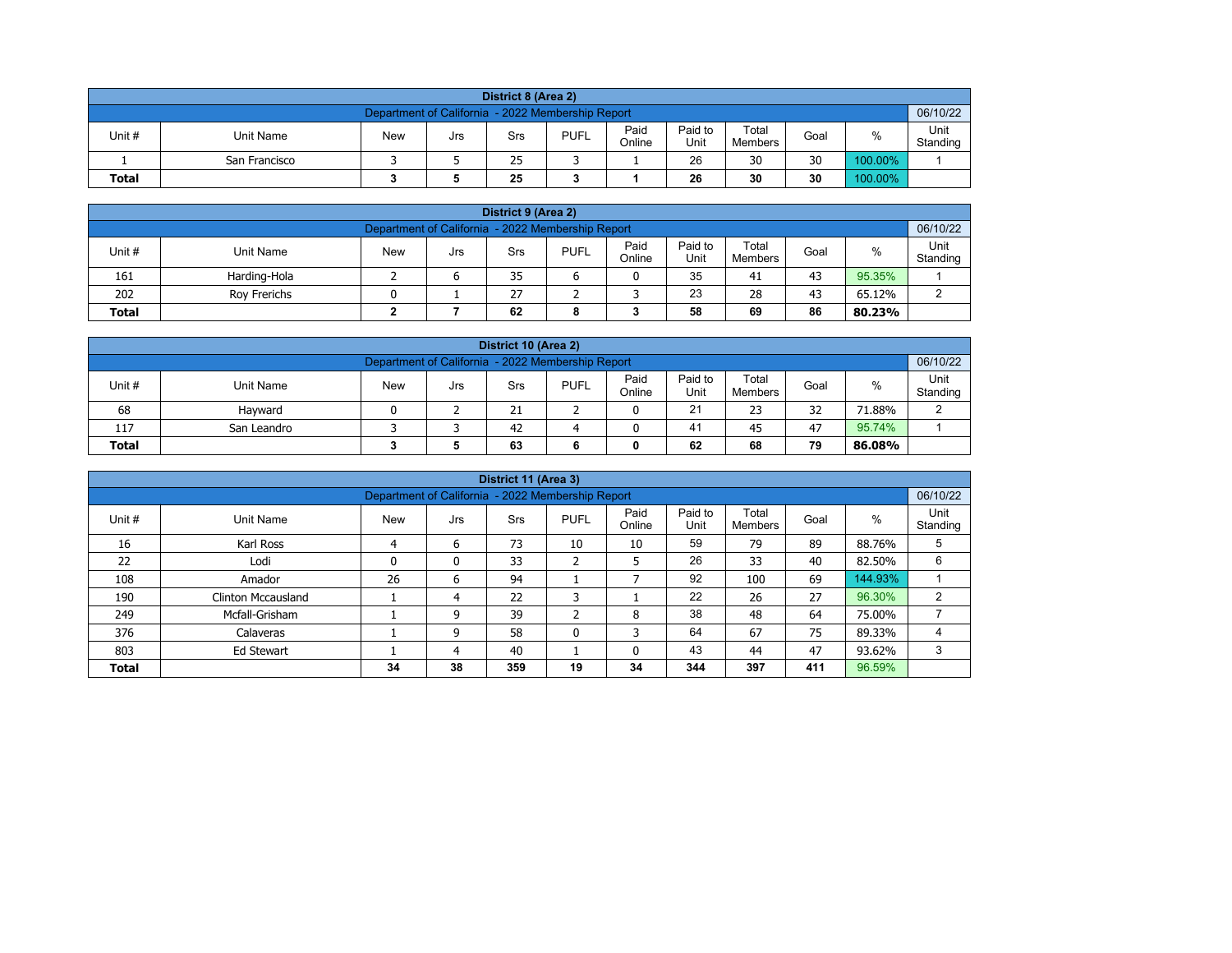| District 12 (Area 3) |                   |                                                   |          |            |              |                |                 |                  |      |         |                  |  |  |
|----------------------|-------------------|---------------------------------------------------|----------|------------|--------------|----------------|-----------------|------------------|------|---------|------------------|--|--|
|                      |                   | Department of California - 2022 Membership Report |          |            |              |                |                 |                  |      |         | 06/10/22         |  |  |
| Unit #               | Unit Name         | <b>New</b>                                        | Jrs      | <b>Srs</b> | <b>PUFL</b>  | Paid<br>Online | Paid to<br>Unit | Total<br>Members | Goal | %       | Unit<br>Standing |  |  |
| 74                   | Modesto           |                                                   | $\Omega$ | 28         | 2            | 5              | 21              | 28               | 39   | 71.79%  |                  |  |  |
| 83                   | Merced            | 5                                                 | 16       | 90         | 2            | 8              | 96              | 106              | 120  | 88.33%  | 4                |  |  |
| 166                  | James V Pernetti  | 13                                                | 10       | 76         | $\mathbf{0}$ | $\overline{2}$ | 84              | 86               | 72   | 119.44% | $\overline{2}$   |  |  |
| 168                  | Elijah B Hayes    | 0                                                 | 6        | 24         |              |                | 28              | 30               | 31   | 96.77%  | 3                |  |  |
| 240                  | Manuel M Lopes    | ำ                                                 |          | 21         | $\Omega$     | 3              | 19              | 22               | 28   | 78.57%  | 5                |  |  |
| 491                  | Ceres             | 0                                                 | 3        | 10         | 2            | 0              | 11              | 13               | 18   | 72.22%  | 6                |  |  |
| 567                  | Mariposa          | 6                                                 | 3        | 15         | $\Omega$     |                | 17              | 18               | 14   | 128.57% |                  |  |  |
| 872                  | Scranton & Qualle | 0                                                 | h        | 8          | $\Omega$     | 0              | 10              | 10               | 19   | 52.63%  | 8                |  |  |
| <b>Total</b>         |                   | 27                                                | 41       | 272        |              | 20             | 286             | 313              | 341  | 91.79%  |                  |  |  |

| District 13 (Area 2)                                                  |                                                                                                                                           |    |    |     |    |    |     |     |     |         |   |  |  |  |  |
|-----------------------------------------------------------------------|-------------------------------------------------------------------------------------------------------------------------------------------|----|----|-----|----|----|-----|-----|-----|---------|---|--|--|--|--|
|                                                                       | 06/10/22<br>Department of California - 2022 Membership Report                                                                             |    |    |     |    |    |     |     |     |         |   |  |  |  |  |
| Unit #                                                                | Paid to<br>Paid<br>Total<br>$\%$<br><b>New</b><br><b>PUFL</b><br>Unit Name<br>Goal<br>Srs<br>Jrs<br>Standing<br>Online<br>Unit<br>Members |    |    |     |    |    |     |     |     |         |   |  |  |  |  |
| 217                                                                   | Gilroy                                                                                                                                    |    | 11 | 41  |    | 0  | 52  | 52  | 50  | 104.00% |   |  |  |  |  |
| 318                                                                   | <b>Willow Glen</b>                                                                                                                        |    | 0  | 4   |    | 0  |     | 4   | 12  | 33.33%  | 5 |  |  |  |  |
| 419                                                                   | Santa Clara                                                                                                                               | 11 | 11 | 135 | 13 |    | 128 | 146 | 141 | 103.55% | າ |  |  |  |  |
| 564                                                                   | <b>Mission City</b>                                                                                                                       |    | 6  | 32  | 4  | 4  | 30  | 38  | 47  | 80.85%  | 4 |  |  |  |  |
| Mayfair<br>56<br>95.89%<br>70<br>70<br>73<br>791<br>3<br>$\mathbf{0}$ |                                                                                                                                           |    |    |     |    |    |     |     |     |         |   |  |  |  |  |
| <b>Total</b>                                                          |                                                                                                                                           | 22 | 28 | 282 | 27 | 16 | 267 | 310 | 323 | 95.98%  |   |  |  |  |  |

| District 14 (Area 3)<br>06/10/22                  |                       |              |                |                |                |                |                 |                  |      |        |                  |  |  |  |
|---------------------------------------------------|-----------------------|--------------|----------------|----------------|----------------|----------------|-----------------|------------------|------|--------|------------------|--|--|--|
| Department of California - 2022 Membership Report |                       |              |                |                |                |                |                 |                  |      |        |                  |  |  |  |
| Unit #                                            | Unit Name             | <b>New</b>   | Jrs            | Srs            | <b>PUFL</b>    | Paid<br>Online | Paid to<br>Unit | Total<br>Members | Goal | %      | Unit<br>Standing |  |  |  |
| 3                                                 | Hanford               | 0            | 15             | 53             | $\overline{2}$ | 2              | 66              | 68               | 79   | 86.08% | 5                |  |  |  |
| 4                                                 | <b>Charlie Waters</b> | 0            | $\mathbf{0}$   | 3              | $\mathbf{0}$   | $\overline{2}$ | 4               | 3                | 18   | 16.67% | 11               |  |  |  |
| 11                                                | Madera                | 0            | 0              | $\overline{2}$ | 2              | 0              | 4               | $\overline{2}$   | 10   | 20.00% | 10               |  |  |  |
| 23                                                | William Lee Netzer    | 2            | 2              | 14             | $\Omega$       |                | 15              | 16               | 17   | 94.12% | 2                |  |  |  |
| 110                                               | <b>Oakhurst</b>       |              | 3              | 30             | 0              | 0              | 33              | 33               | 42   | 78.57% | 8                |  |  |  |
| 147                                               | Cecil Cox             | 5            | 17             | 77             | 5              |                | 98              | 94               | 98   | 95.92% |                  |  |  |  |
| 191                                               | Kingsburg             | 2            | 6              | 47             | $\Omega$       | $\overline{2}$ | 51              | 53               | 64   | 82.81% | $\overline{7}$   |  |  |  |
| 346                                               | Firebaugh             | 0            | $\mathbf{0}$   | 8              | 0              | 0              | 8               | 8                | 11   | 72.73% | 9                |  |  |  |
| 355                                               | Westland              | $\mathbf{0}$ | $\mathbf{0}$   | 10             | $\Omega$       | $\mathbf{0}$   | 10              | 10               | 11   | 90.91% | 4                |  |  |  |
| 509                                               | Fresno Federal        | 10           | 4              | 73             | 6              | 10             | 73              | 77               | 82   | 93.90% | 3                |  |  |  |
| 511                                               | <b>State Center</b>   | 0            | $\overline{7}$ | 9              | $\mathbf{0}$   | 16             | $\overline{0}$  | 16               | 19   | 84.21% | 6                |  |  |  |
| Total                                             |                       | 20           | 54             | 326            | 15             | 34             | 361             | 380              | 451  | 84.26% |                  |  |  |  |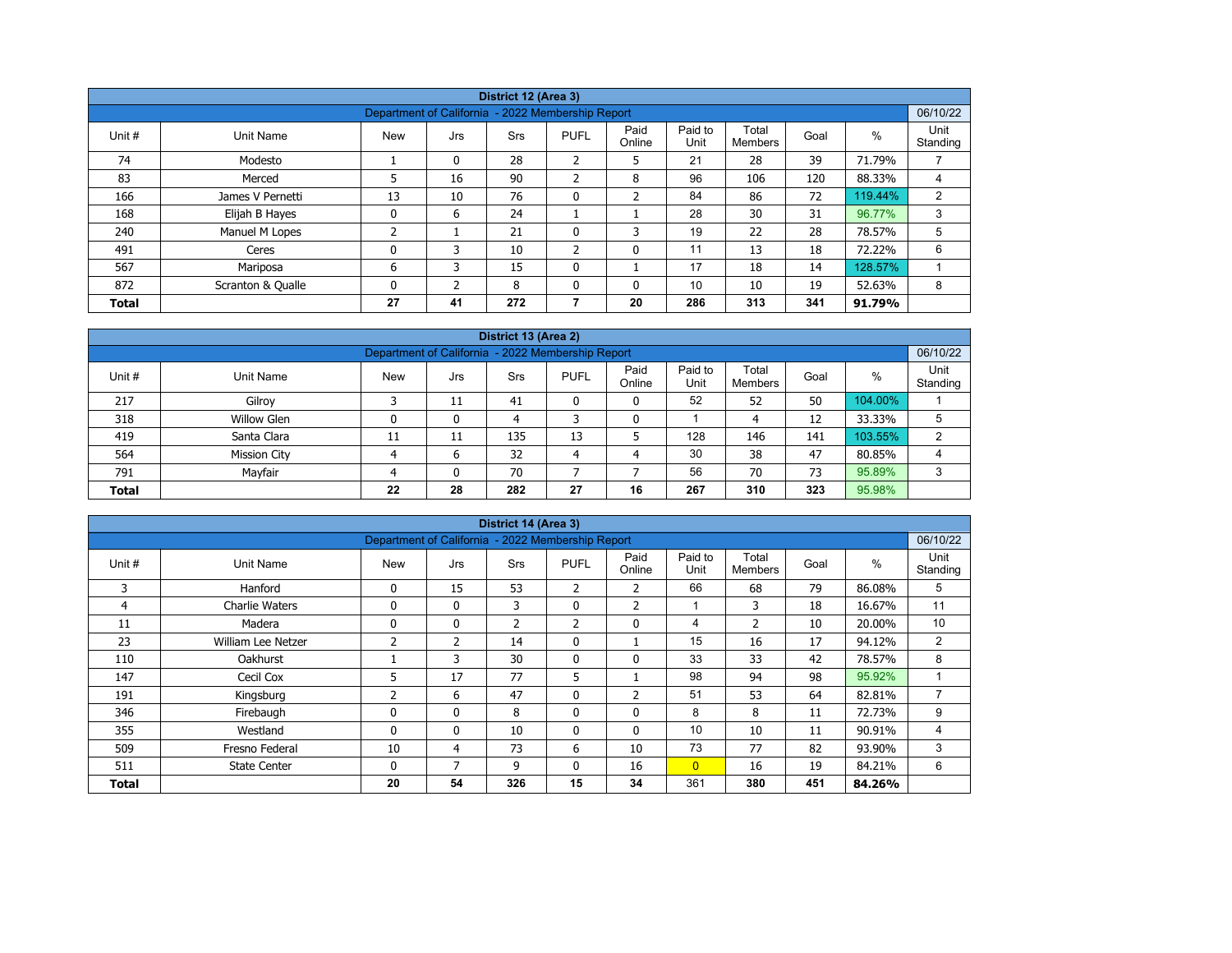| District 15 (Area 3)                                                                           |                                                                                                                                                     |                                                   |    |     |                |    |     |     |     |         |          |  |  |  |  |
|------------------------------------------------------------------------------------------------|-----------------------------------------------------------------------------------------------------------------------------------------------------|---------------------------------------------------|----|-----|----------------|----|-----|-----|-----|---------|----------|--|--|--|--|
|                                                                                                |                                                                                                                                                     | Department of California - 2022 Membership Report |    |     |                |    |     |     |     |         | 06/10/22 |  |  |  |  |
| Unit #                                                                                         | Paid<br>Paid to<br>Unit<br>Total<br>%<br><b>PUFL</b><br>Goal<br>Unit Name<br>Srs<br><b>New</b><br>Jrs<br>Unit<br>Online<br>Members<br>Standing<br>⇁ |                                                   |    |     |                |    |     |     |     |         |          |  |  |  |  |
| 20                                                                                             | Porterville                                                                                                                                         |                                                   | 10 | 47  | $\overline{2}$ | 3  | 52  | 57  | 55  | 103.64% | 3        |  |  |  |  |
| 26                                                                                             | Bakersfield                                                                                                                                         | 4                                                 | 0  | 84  | 5              | 6  | 78  | 84  | 89  | 94.38%  | 5        |  |  |  |  |
| 94                                                                                             | Exeter                                                                                                                                              | 0                                                 |    | 28  | 6              | 10 | 13  | 29  | 32  | 90.63%  | 6        |  |  |  |  |
| 124                                                                                            | Merle Reed                                                                                                                                          | 16                                                | 14 | 105 | $\overline{2}$ | 4  | 113 | 119 | 102 | 116.67% | 2        |  |  |  |  |
| 213                                                                                            | Leslie L Robinson                                                                                                                                   | 0                                                 | 4  | 30  | 0              |    | 33  | 34  | 34  | 100.00% | 4        |  |  |  |  |
| 221                                                                                            | Tehachapi                                                                                                                                           | 13                                                | 4  | 45  | 0              | 0  | 49  | 49  | 39  | 125.64% |          |  |  |  |  |
| ⇁<br>14<br>16<br>87.50%<br>711<br>$\mathbf{0}$<br>14<br>0<br>0<br>14<br>Kern River Valley<br>0 |                                                                                                                                                     |                                                   |    |     |                |    |     |     |     |         |          |  |  |  |  |
| <b>Total</b>                                                                                   |                                                                                                                                                     | 40                                                | 33 | 353 | 15             | 24 | 347 | 386 | 367 | 105.18% |          |  |  |  |  |

| District 16 (Area 6) |                           |                                                   |              |            |                |                |                 |                         |      |         |                  |  |  |
|----------------------|---------------------------|---------------------------------------------------|--------------|------------|----------------|----------------|-----------------|-------------------------|------|---------|------------------|--|--|
|                      |                           | Department of California - 2022 Membership Report |              |            |                |                |                 |                         |      |         | 06/10/22         |  |  |
| Unit #               | Unit Name                 | <b>New</b>                                        | Jrs          | <b>Srs</b> | <b>PUFL</b>    | Paid<br>Online | Paid to<br>Unit | Total<br><b>Members</b> | Goal | $\%$    | Unit<br>Standing |  |  |
| 48                   | Oxnard                    | 0                                                 | 10           | 62         | 3              | 3              | 66              | 72                      | 83   | 86.75%  | 13               |  |  |
| 49                   | Santa Barbara             | 0                                                 | $\mathbf{0}$ | 17         | $\Omega$       | 3              | 14              | 17                      | 12   | 141.67% | 2                |  |  |
| 50                   | Paso Robles               |                                                   |              | 18         | 0              |                | 18              | 19                      | 19   | 100.00% | 10               |  |  |
| 56                   | Corporal Marshal N Braden | 9                                                 | 10           | 84         | 1              | 8              | 85              | 94                      | 90   | 104.44% | 9                |  |  |
| 66                   | San Luis Obispo           | 9                                                 | 4            | 64         | $\Omega$       | 4              | 64              | 68                      | 65   | 104.62% | 8                |  |  |
| 125                  | Vandenberg                | 0                                                 | $\mathbf{0}$ | 35         | 2              | $\overline{2}$ | 31              | 35                      | 38   | 92.11%  | 12               |  |  |
| 136                  | Arroyo Grande             | 13                                                | $\mathbf{1}$ | 88         | 2              | 8              | 79              | 89                      | 77   | 115.58% | 4                |  |  |
| 211                  | William "Will" Proud      | 12                                                | 3            | 100        | 3              | 4              | 96              | 103                     | 94   | 109.57% | 5                |  |  |
| 339                  | Ventura                   | 0                                                 | 9            | 24         |                |                | 31              | 33                      | 41   | 80.49%  | 14               |  |  |
| 432                  | Cambria                   | 43                                                | 6            | 157        | $\overline{2}$ |                | 160             | 163                     | 128  | 127.34% | 3                |  |  |
| 482                  | Walter "Ski" Gamulski     | 4                                                 | 6            | 51         | $\mathbf{0}$   | $\Omega$       | 57              | 57                      | 54   | 105.56% | $\overline{7}$   |  |  |
| 502                  | Moorpark                  |                                                   | 1            | 24         | $\Omega$       | 4              | 21              | 25                      | 26   | 96.15%  | 11               |  |  |
| 534                  | Orcutt                    | 24                                                | $\mathbf{0}$ | 55         |                | 4              | 50              | 55                      | 36   | 152.78% |                  |  |  |
| 741                  | Camarillo                 | 28                                                | 14           | 226        |                | 33             | 206             | 240                     | 225  | 106.67% | 6                |  |  |
| <b>Total</b>         |                           | 144                                               | 65           | 1005       | 16             | 76             | 978             | 1070                    | 988  | 108.30% |                  |  |  |

| District 17 (Area 4)                                                                                                                                     |                            |    |    |    |  |   |    |    |    |         |   |  |  |  |
|----------------------------------------------------------------------------------------------------------------------------------------------------------|----------------------------|----|----|----|--|---|----|----|----|---------|---|--|--|--|
| 06/10/22<br>Department of California - 2022 Membership Report                                                                                            |                            |    |    |    |  |   |    |    |    |         |   |  |  |  |
| Paid<br>Paid to<br>Unit<br>Total<br>Unit #<br><b>PUFL</b><br><b>New</b><br>Goal<br>%<br>Unit Name<br>Srs<br>Jrs<br>Unit<br>Standing<br>Online<br>Members |                            |    |    |    |  |   |    |    |    |         |   |  |  |  |
| 302                                                                                                                                                      | Allied                     |    | 8  | 52 |  | 0 | 60 | 60 | 52 | 115.38% | ົ |  |  |  |
| 309                                                                                                                                                      | Los Angeles Sheriff's Star |    |    | 30 |  |   | 32 | 33 | 31 | 106.45% | 3 |  |  |  |
| 628                                                                                                                                                      | Chinatown                  | 24 | 35 | 34 |  |   | 68 | 69 | 48 | 143.75% |   |  |  |  |
| 123.66%<br>160<br>162<br>116<br>30<br>131<br>46<br><b>Total</b><br>0<br>◠                                                                                |                            |    |    |    |  |   |    |    |    |         |   |  |  |  |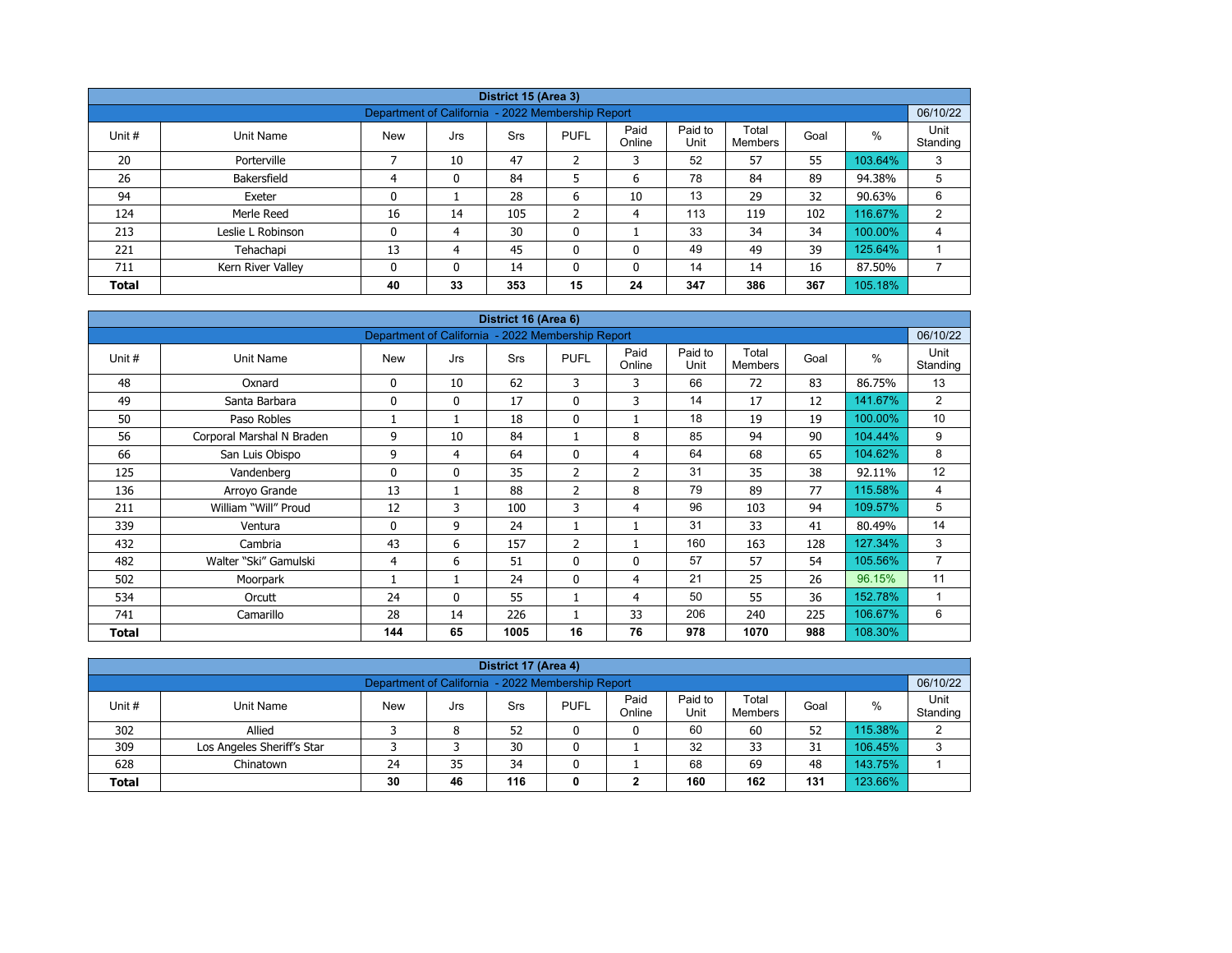| District 18 (Area 6) |                       |                                                   |              |            |                |                |                 |                         |      |         |                   |  |  |
|----------------------|-----------------------|---------------------------------------------------|--------------|------------|----------------|----------------|-----------------|-------------------------|------|---------|-------------------|--|--|
|                      |                       | Department of California - 2022 Membership Report |              |            |                |                |                 |                         |      |         | 06/10/22          |  |  |
| Unit #               | Unit Name             | <b>New</b>                                        | Jrs          | <b>Srs</b> | <b>PUFL</b>    | Paid<br>Online | Paid to<br>Unit | Total<br><b>Members</b> | Goal | $\%$    | Unit<br>Standing  |  |  |
| 13                   | Pasadena              | 0                                                 | 14           | 37         | $\overline{2}$ | 3              | 46              | 51                      | 53   | 96.23%  | $\overline{ }$    |  |  |
| 30                   | Pomoma Charles P Rowe | 5                                                 | 3            | 38         | 2              |                | 38              | 41                      | 60   | 68.33%  | 11                |  |  |
| 75                   | La Puente             | 0                                                 | $\mathbf{0}$ | 7          | 4              | 3              | $\overline{0}$  | 7                       | 34   | 20.59%  | $12 \overline{ }$ |  |  |
| 139                  | Alhambra              | 3                                                 | 5            | 55         | 5              | 6              | 49              | 60                      | 58   | 103.45% | 4                 |  |  |
| 180                  | Canyon City           | 8                                                 | 7            | 50         | $\overline{4}$ | 8              | 45              | 57                      | 45   | 126.67% |                   |  |  |
| 241                  | Abraham Lincoln       | 6                                                 | $\mathbf{0}$ | 23         | 2              | 2              | 19              | 23                      | 23   | 100.00% | 5                 |  |  |
| 261                  | El Monte              | 0                                                 | 15           | 25         | 0              | 1              | 39              | 40                      | 44   | 90.91%  | 8                 |  |  |
| 280                  | East Pasadena         | 2                                                 |              | 55         | 5              | 4              | 47              | 56                      | 58   | 96.55%  | 6                 |  |  |
| 397                  | Monterey Park         | 0                                                 | 3            | 14         | $\mathbf{0}$   | 17             | $\overline{0}$  | 17                      | 14   | 121.43% | 3                 |  |  |
| 755                  | Charter Cove          | 4                                                 | 13           | 84         | $\overline{2}$ | 8              | 87              | 97                      | 119  | 81.51%  | 10                |  |  |
| 790                  | West Covina           | 12                                                | 6            | 64         | $\overline{2}$ | 6              | 62              | 70                      | 57   | 122.81% | 2                 |  |  |
| 830                  | Duarte                | 3                                                 | 37           | 85         | 13             |                | 108             | 122                     | 141  | 86.52%  | 9                 |  |  |
| Total                |                       | 43                                                | 104          | 537        | 41             | 60             | 540             | 641                     | 706  | 90.79%  |                   |  |  |

| District 19 (Area 4)<br>Department of California - 2022 Membership Report |                   |              |              |     |                |                |                 |                         |      |               |                  |  |  |
|---------------------------------------------------------------------------|-------------------|--------------|--------------|-----|----------------|----------------|-----------------|-------------------------|------|---------------|------------------|--|--|
|                                                                           |                   |              |              |     |                |                |                 |                         |      |               | 06/10/22         |  |  |
| Unit #                                                                    | Unit Name         | <b>New</b>   | Jrs          | Srs | <b>PUFL</b>    | Paid<br>Online | Paid to<br>Unit | Total<br><b>Members</b> | Goal | $\frac{0}{0}$ | Unit<br>Standing |  |  |
| 134                                                                       | City of Paramount | 9            | 0            | 12  |                | 0              | 11              | 12                      | 22   | 54.55%        | 13               |  |  |
| 170                                                                       | Bert S Crossland  | 0            | 5            | 23  | $\overline{2}$ |                | 25              | 28                      | 26   | 107.69%       |                  |  |  |
| 184                                                                       | South Bay         | 17           | 4            | 111 | 5              | 25             | 85              | 115                     | 124  | 92.74%        | 6                |  |  |
| 270                                                                       | Downey            | 0            | $\mathbf{0}$ | 10  | 2              | $\mathbf{0}$   | 8               | 10                      | 12   | 83.33%        | 10               |  |  |
| 272                                                                       | Montebello        | 13           | $\mathbf{0}$ | 97  | $\overline{2}$ | 12             | 83              | 97                      | 94   | 103.19%       | 2                |  |  |
| 314                                                                       | Hawthorne         |              | 5            | 68  | 14             | 6              | 53              | 73                      | 81   | 90.12%        | 8                |  |  |
| 341                                                                       | Leland A Cupp     | 4            | 5.           | 47  | $\mathbf{0}$   | $\overline{7}$ | 45              | 52                      | 53   | 98.11%        | 4                |  |  |
| 352                                                                       | Gilbert W Lindsay | $\mathbf{0}$ | $\mathbf{0}$ | 3   |                | 2              | $\overline{0}$  | 3                       | 10   | 30.00%        | 14               |  |  |
| 359                                                                       | <b>Norwalk</b>    | 11           | 13           | 120 | 5              | 6              | 122             | 133                     | 147  | 90.48%        | $\overline{7}$   |  |  |
| 411                                                                       | Rivera            | 11           | 5            | 43  |                | 5              | 42              | 48                      | 51   | 94.12%        | 5                |  |  |
| 465                                                                       | Clyde F Hager     |              | 4            | 7   |                | 0              | 10              | 11                      | 14   | 78.57%        | 11               |  |  |
| 496                                                                       | Lakewood          | 20           | 14           | 243 | $\overline{7}$ | 8              | 242             | 257                     | 288  | 89.24%        | 9                |  |  |
| 723                                                                       | Hollydale         |              | 1            | 20  |                | 3              | 17              | 21                      | 21   | 100.00%       | 3                |  |  |
| 833                                                                       | Lincoln Village   | 0            | 2            | 22  |                | 19             | 4               | 24                      | 36   | 66.67%        | 12               |  |  |
| Total                                                                     |                   | 88           | 58           | 826 | 43             | 94             | 747             | 884                     | 979  | 90.30%        |                  |  |  |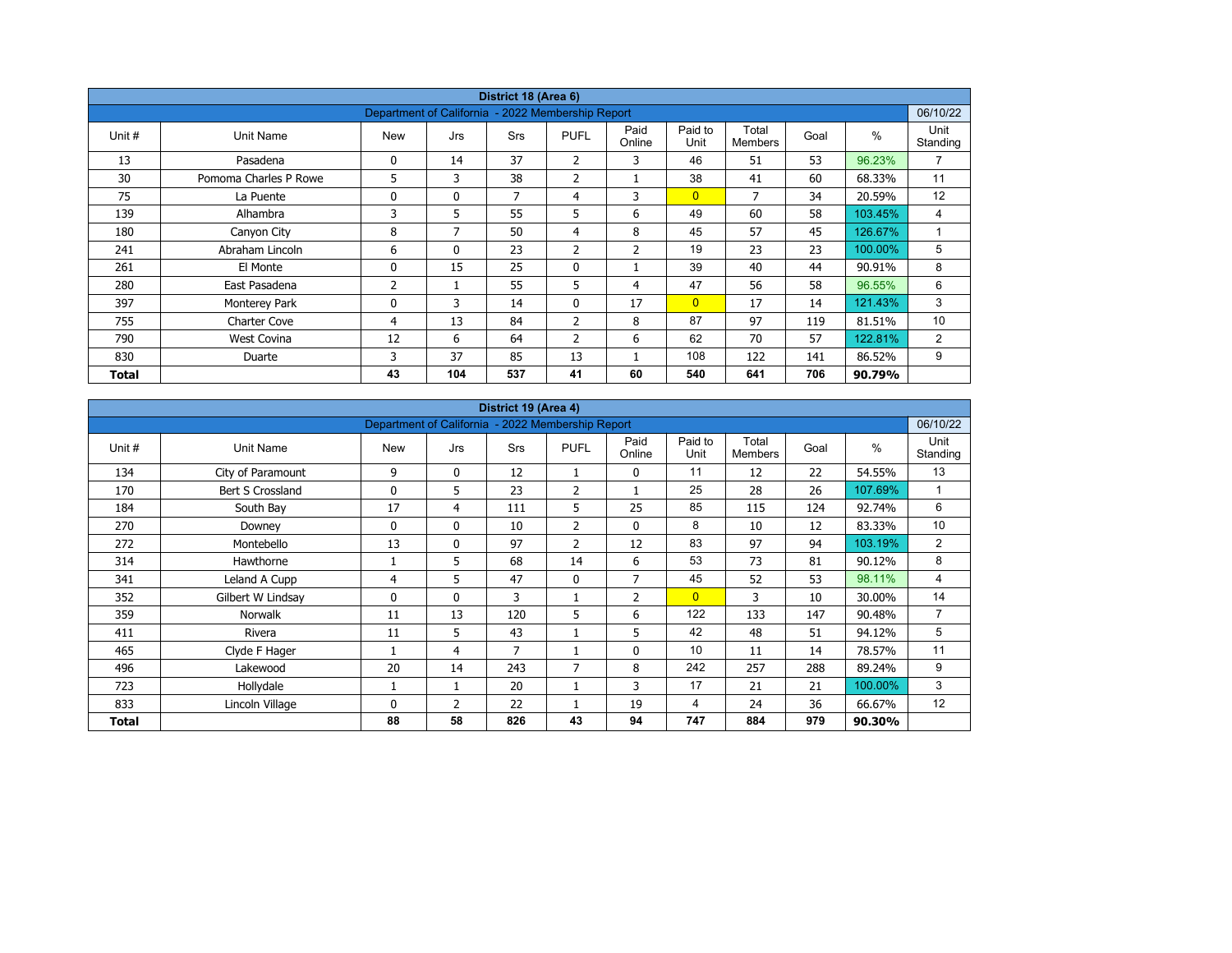| District 20 (Area 6) |                 |                                                   |     |            |              |                |                 |                  |      |         |                  |  |  |
|----------------------|-----------------|---------------------------------------------------|-----|------------|--------------|----------------|-----------------|------------------|------|---------|------------------|--|--|
|                      |                 |                                                   |     |            |              |                |                 |                  |      |         |                  |  |  |
|                      |                 | Department of California - 2022 Membership Report |     |            |              |                |                 |                  |      |         | 06/10/22         |  |  |
| Unit #               | Unit Name       | <b>New</b>                                        | Jrs | <b>Srs</b> | <b>PUFL</b>  | Paid<br>Online | Paid to<br>Unit | Total<br>Members | Goal | %       | Unit<br>Standing |  |  |
| 176                  | San Fernando    |                                                   | 2   | 62         |              | 6              | 51              | 64               | 61   | 104.92% | 3                |  |  |
| 311                  | Antelope Valley | ∍                                                 | 12  | 76         | 8            | 8              | 72              | 88               | 104  | 84.62%  | 6                |  |  |
| 348                  | Palmdale        |                                                   | 0   | 36         | 5            | $\overline{2}$ | 29              | 36               | 44   | 81.82%  |                  |  |  |
| 377                  | Sunland-Tujunga | 17                                                | 3   | 55         |              | 5              | 52              | 58               | 35   | 165.71% |                  |  |  |
| 507                  | Newhall-Saugus  |                                                   | 2   | 63         |              | 10             | 54              | 65               | 66   | 98.48%  | 4                |  |  |
| 520                  | Sun Valley      | ⇁                                                 |     | 43         |              | 5              | 40              | 46               | 51   | 90.20%  | 5                |  |  |
| 817                  | Panorama City   | 6                                                 | 0   | 45         | $\mathbf{0}$ |                | 44              | 45               | 42   | 107.14% | 2                |  |  |
| <b>Total</b>         |                 | 39                                                | 22  | 380        | 23           | 37             | 342             | 402              | 403  | 99.75%  |                  |  |  |

| District 21 (Area 5) |                          |                                                   |                |      |                |                |                 |                         |      |         |                  |  |  |
|----------------------|--------------------------|---------------------------------------------------|----------------|------|----------------|----------------|-----------------|-------------------------|------|---------|------------------|--|--|
|                      |                          | Department of California - 2022 Membership Report |                |      |                |                |                 |                         |      |         | 06/10/22         |  |  |
| Unit #               | Unit Name                | <b>New</b>                                        | Jrs            | Srs  | <b>PUFL</b>    | Paid<br>Online | Paid to<br>Unit | Total<br><b>Members</b> | Goal | $\%$    | Unit<br>Standing |  |  |
| 53                   | Harold W Hyland          | 16                                                | 6              | 81   | 8              | $\overline{7}$ | 72              | 87                      | 89   | 97.75%  | 10               |  |  |
| 79                   | Riverside                | 14                                                | 15             | 77   | 2              | 12             | 78              | 92                      | 100  | 92.00%  | 14               |  |  |
| 200                  | Lynn Mort                | 19                                                | 1              | 75   | 4              | 9              | 63              | 76                      | 74   | 102.70% | 9                |  |  |
| 289                  | Carl R Meairs            | 19                                                | 10             | 129  | $\overline{2}$ | 16             | 121             | 139                     | 149  | 93.29%  | 12               |  |  |
| 328                  | Norco                    | 61                                                | 13             | 218  |                | 28             | 202             | 231                     | 200  | 115.50% | 4                |  |  |
| 428                  | San Gorgonio Pass        | 14                                                | $\mathbf{0}$   | 33   |                | 3              | 29              | 33                      | 16   | 206.25% | 1                |  |  |
| 500                  | Mira Loma                | 5                                                 | $\overline{7}$ | 47   | 3              | 3              | 48              | 54                      | 56   | 96.43%  | 11               |  |  |
| 519                  | Owen Coffman             | 63                                                | 54             | 305  | 5              | 32             | 322             | 359                     | 327  | 109.79% | 6                |  |  |
| 574                  | <b>Morrison Memorial</b> | 6                                                 | 1              | 54   | 0              | 12             | 43              | 55                      | 51   | 107.84% | $\overline{7}$   |  |  |
| 595                  | Perris                   | 14                                                | 3              | 60   | 5              | $\overline{7}$ | 51              | 63                      | 54   | 116.67% | 3                |  |  |
| 739                  | Herman Granados          | 13                                                | 4              | 64   | $\overline{4}$ | 6              | 58              | 68                      | 64   | 106.25% | 8                |  |  |
| 742                  | Joe Dominguez            | 6                                                 | 4              | 77   | 0              | 30             | 51              | 81                      | 72   | 112.50% | 5                |  |  |
| 800                  | Idyllwild                | 7                                                 | 4              | 105  |                | 8              | 100             | 109                     | 117  | 93.16%  | 13               |  |  |
| 848                  | San Jacinto              | 8                                                 | 5              | 79   | 0              | 6              | 78              | 84                      | 98   | 85.71%  | 15               |  |  |
| 852                  | Temecula-Murrieta Valley | 2                                                 | $\overline{2}$ | 15   | $\mathbf 0$    | $\overline{2}$ | 15              | 17                      | 10   | 170.00% | $\overline{2}$   |  |  |
| 951                  | Fellowship               | $\mathbf{0}$                                      | 1              | 8    | $\mathbf{0}$   | 3              | 6               | 9                       | 17   | 52.94%  | 16               |  |  |
| Total                |                          | 267                                               | 130            | 1427 | 36             | 184            | 1337            | 1557                    | 1494 | 104.22% |                  |  |  |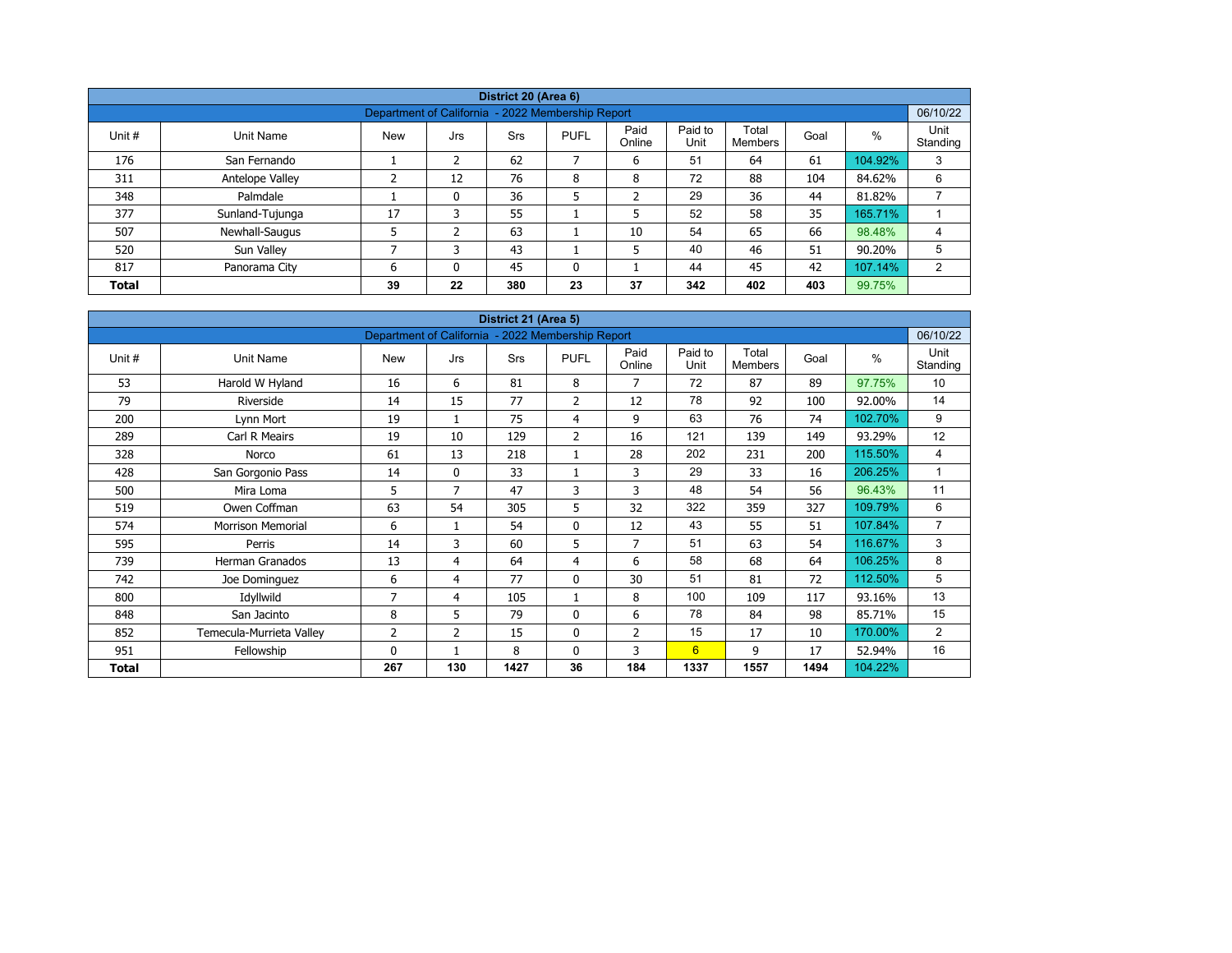| District 22 (Area 5) |                          |                                                   |                |      |                |                |                 |                         |      |               |                  |  |  |
|----------------------|--------------------------|---------------------------------------------------|----------------|------|----------------|----------------|-----------------|-------------------------|------|---------------|------------------|--|--|
|                      |                          | Department of California - 2022 Membership Report |                |      |                |                |                 |                         |      |               | 06/10/22         |  |  |
| Unit#                | <b>Unit Name</b>         | <b>New</b>                                        | Jrs            | Srs  | <b>PUFL</b>    | Paid<br>Online | Paid to<br>Unit | Total<br><b>Members</b> | Goal | $\frac{0}{0}$ | Unit<br>Standing |  |  |
| 146                  | Oceanside                | 0                                                 | 3              | 19   | 1              | 2              | 19              | 22                      | 21   | 104.76%       | 3                |  |  |
| 149                  | JB Clark                 | $\overline{7}$                                    | $\mathbf{1}$   | 80   | 8              | 17             | 56              | 81                      | 97   | 83.51%        | 13               |  |  |
| 201                  | Dewitt C Mitchell        | 0                                                 | $\mathbf{0}$   | 18   | $\mathbf{0}$   | $\overline{2}$ | 16              | 18                      | 15   | 120.00%       | $\mathbf{1}$     |  |  |
| 255                  | Larry E Bennett          | 10                                                | 29             | 137  | 15             | 10             | 141             | 166                     | 169  | 98.22%        | 8                |  |  |
| 258                  | Alpine                   | 1                                                 | 5              | 37   | 3              | 5              | 34              | 42                      | 52   | 80.77%        | 16               |  |  |
| 282                  | La Mesa                  | 8                                                 | $\overline{2}$ | 99   | 17             | $\overline{2}$ | 82              | 101                     | 111  | 90.99%        | 10               |  |  |
| 303                  | El Cajon                 | 0                                                 | 0              | 9    | 0              | $\overline{2}$ | $\overline{7}$  | 9                       | 14   | 64.29%        | 17               |  |  |
| 310                  | Lakiba N. Palmer         | 7                                                 | 6              | 122  | 9              | 13             | 106             | 128                     | 123  | 104.07%       | 4                |  |  |
| 364                  | Santee                   | 0                                                 | $\mathbf{0}$   | 14   | $\mathbf{0}$   | 14             | $\overline{0}$  | 14                      | 21   | 66.67%        | 17               |  |  |
| 365                  | Alvin Myo Dunn           | 2                                                 | 3              | 74   | 3              | 12             | 62              | 77                      | 79   | 97.47%        | 9                |  |  |
| 416                  | San Dieguito             | 0                                                 | $\mathbf{0}$   | 24   | 8              | 15             | $\overline{1}$  | 24                      | 29   | 82.76%        | 14               |  |  |
| 434                  | Chula Vista              | 10                                                | $\overline{2}$ | 172  | 15             | 11             | 148             | 174                     | 197  | 88.32%        | 12               |  |  |
| 460                  | Albert J Hickman         | 0                                                 | 6              | 101  | 8              | 8              | 91              | 107                     | 118  | 90.68%        | 11               |  |  |
| 468                  | Lincoln Deming           | 17                                                | 11             | 125  | 6              | 21             | 109             | 136                     | 131  | 103.82%       | 5                |  |  |
| 552                  | Pacific Beach            | 8                                                 | 3              | 58   | 3              | $\overline{2}$ | 56              | 61                      | 56   | 108.93%       | $\overline{2}$   |  |  |
| 619                  | Sgt Allan K Walker, USMC | 0                                                 | 0              | 6    | 0              | $\mathbf 0$    | 6               | 6                       | 17   | 35.29%        | 19               |  |  |
| 731                  | Larry E Holmberg         | 0                                                 | 2              | 15   | $\overline{2}$ | $\mathbf{1}$   | 14              | 17                      | 21   | 80.95%        | 15               |  |  |
| 820                  | Imperial Beach           | 13                                                | 3              | 100  | 5              | 7              | 91              | 103                     | 102  | 100.98%       | $\overline{7}$   |  |  |
| 853                  | Borrego Springs          | 16                                                | $\mathbf{1}$   | 131  | 8              | 10             | 114             | 132                     | 130  | 101.54%       | 6                |  |  |
| <b>Total</b>         |                          | 99                                                | 77             | 1341 | 111            | 154            | 1153            | 1418                    | 1503 | 94.34%        |                  |  |  |

| District 23 (Area 4)                                                                                                                                           |                 |   |    |     |   |    |     |     |     |         |   |  |  |  |
|----------------------------------------------------------------------------------------------------------------------------------------------------------------|-----------------|---|----|-----|---|----|-----|-----|-----|---------|---|--|--|--|
| Department of California - 2022 Membership Report                                                                                                              |                 |   |    |     |   |    |     |     |     |         |   |  |  |  |
| Paid<br>Paid to<br>Total<br>%<br>Unit #<br><b>PUFL</b><br>Goal<br>Unit Name<br><b>New</b><br><b>Srs</b><br>Jrs<br>Unit<br>Standing<br>Online<br><b>Members</b> |                 |   |    |     |   |    |     |     |     |         |   |  |  |  |
| 228                                                                                                                                                            | Benj J Bowie    |   | 19 | 34  |   |    | 50  | 53  | 53  | 100.00% | 3 |  |  |  |
| 252                                                                                                                                                            | Jackie Robinson | ь | 28 | 209 |   | 14 | 218 | 237 | 265 | 89.43%  | 4 |  |  |  |
| 578                                                                                                                                                            | Chappie James   |   |    | 80  | ∍ | 4  | 79  | 85  | 81  | 104.94% | 2 |  |  |  |
| 639                                                                                                                                                            | Dorie Miller    |   | 23 | 44  | ╮ |    | 65  | 67  | 61  | 109.84% |   |  |  |  |
| 12<br>12<br>13<br>86.67%<br>784<br>15<br>Sammy Davis Jr                                                                                                        |                 |   |    |     |   |    |     |     |     |         |   |  |  |  |
| 379<br>76<br>475<br>95.79%<br>20<br>424<br>455<br>15<br>11<br><b>Total</b>                                                                                     |                 |   |    |     |   |    |     |     |     |         |   |  |  |  |

| District 24 (Area 6)                                                                                                                                    |                                                               |    |    |     |    |    |     |     |     |         |   |  |  |  |
|---------------------------------------------------------------------------------------------------------------------------------------------------------|---------------------------------------------------------------|----|----|-----|----|----|-----|-----|-----|---------|---|--|--|--|
|                                                                                                                                                         | 06/10/22<br>Department of California - 2022 Membership Report |    |    |     |    |    |     |     |     |         |   |  |  |  |
| Paid<br>Paid to<br>Total<br><b>PUFL</b><br>%<br>Unit #<br>Goal<br>Unit Name<br><b>Srs</b><br><b>New</b><br>Jrs<br>Standing<br>Online<br>Unit<br>Members |                                                               |    |    |     |    |    |     |     |     |         |   |  |  |  |
| 43                                                                                                                                                      | Hollywood                                                     | 24 |    | 120 |    | 30 | 93  | 124 | 104 | 119.23% | 2 |  |  |  |
| 46                                                                                                                                                      | Community                                                     |    |    | 55  | a  |    | 47  | 60  | 41  | 146.34% |   |  |  |  |
| 283                                                                                                                                                     | Palisades                                                     |    | 29 | 156 | 13 | ь  | 166 | 185 | 189 | 97.88%  | ີ |  |  |  |
| 38<br>306<br>110.48%<br>331<br>40<br>369<br>334<br>42<br>23<br><b>Total</b>                                                                             |                                                               |    |    |     |    |    |     |     |     |         |   |  |  |  |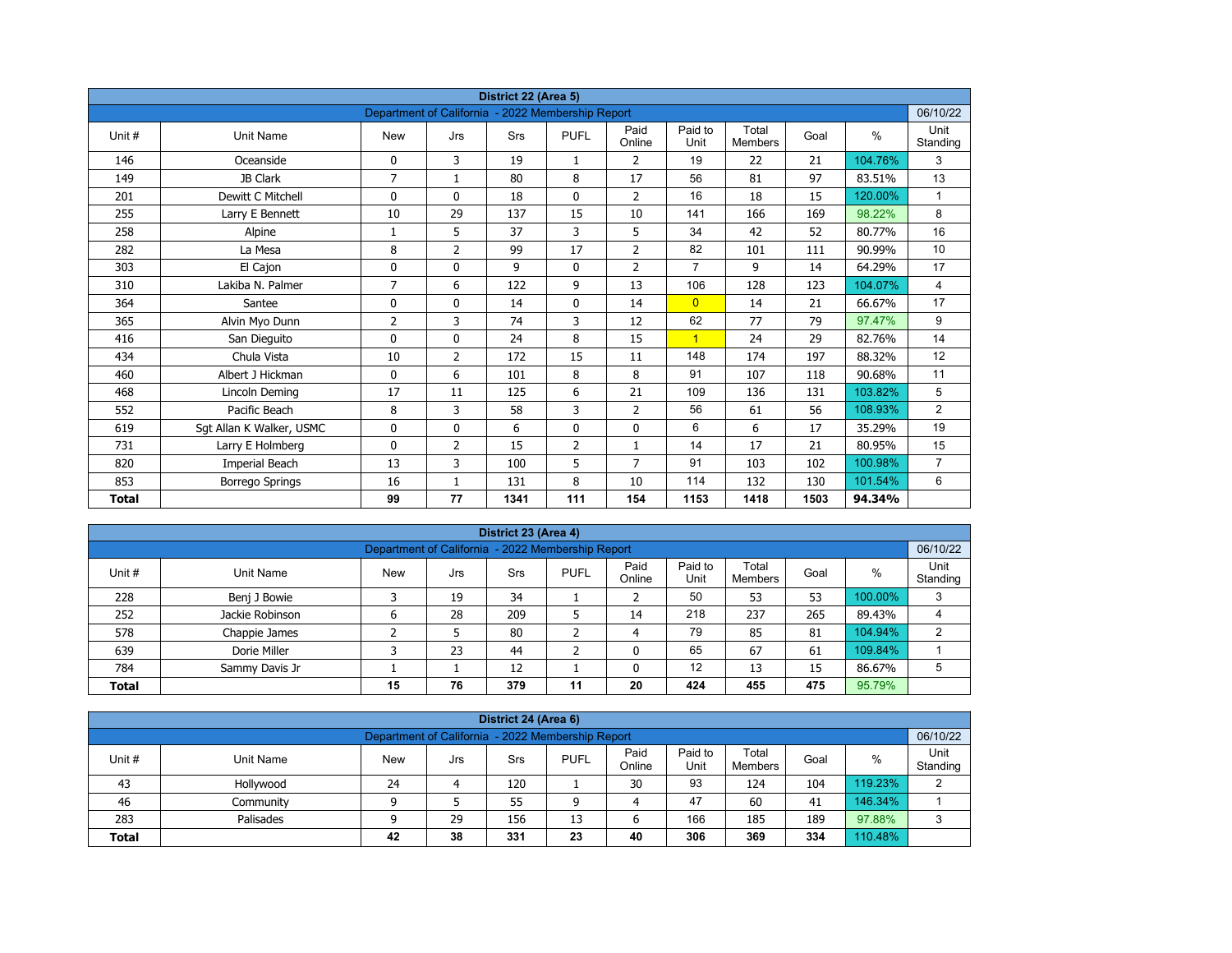| District 25 (Area 5)<br>Department of California - 2022 Membership Report |                                 |              |                |      |                |                |                 |                         |      |         |                  |  |  |
|---------------------------------------------------------------------------|---------------------------------|--------------|----------------|------|----------------|----------------|-----------------|-------------------------|------|---------|------------------|--|--|
|                                                                           |                                 |              |                |      |                |                |                 |                         |      |         | 06/10/22         |  |  |
| Unit #                                                                    | Unit Name                       | <b>New</b>   | Jrs            | Srs  | <b>PUFL</b>    | Paid<br>Online | Paid to<br>Unit | Total<br><b>Members</b> | Goal | $\%$    | Unit<br>Standing |  |  |
| 14                                                                        | San Bernardino                  | $\mathbf{1}$ | 4              | 39   | $\overline{2}$ | $\overline{2}$ | 39              | 43                      | 42   | 102.38% | 6                |  |  |
| 106                                                                       | Redlands                        | 22           | 9              | 170  | 5              | 22             | 152             | 179                     | 176  | 101.70% | $\overline{7}$   |  |  |
| 112                                                                       | Ontario                         | 8            | $\mathbf{0}$   | 65   | $\mathbf{0}$   | $\overline{4}$ | 61              | 65                      | 69   | 94.20%  | 13               |  |  |
| 155                                                                       | Colton                          | 6            | 13             | 57   | $\overline{2}$ | 5              | 63              | 70                      | 73   | 95.89%  | 10               |  |  |
| 229                                                                       | Leo Collins                     | 10           | 8              | 42   | $\mathbf{1}$   | 5              | 44              | 50                      | 56   | 89.29%  | 17               |  |  |
| 256                                                                       | <b>Apple Valley</b>             | 2            | $\mathbf{1}$   | 31   | $\mathbf 0$    | $\mathbf 0$    | 32              | 32                      | 31   | 103.23% | 4                |  |  |
| 262                                                                       | Fontana                         | 10           | 12             | 81   | $\mathbf{1}$   | 10             | 82              | 93                      | 84   | 110.71% | $\mathbf{1}$     |  |  |
| 299                                                                       | Chino                           | 29           | 5              | 167  | $\overline{7}$ | 15             | 150             | 172                     | 160  | 107.50% | $\overline{2}$   |  |  |
| 324                                                                       | <b>Richard Arnold Griffith</b>  | 8            | 9              | 47   | 5              | 5              | 46              | 56                      | 53   | 105.66% | 3                |  |  |
| 421                                                                       | Highland                        | 32           | 25             | 242  | $\overline{4}$ | 22             | 241             | 267                     | 264  | 101.14% | 8                |  |  |
| 422                                                                       | Robert Allen Romo               | 14           | 14             | 113  | $\mathbf 0$    | 13             | 114             | 127                     | 124  | 102.42% | 5                |  |  |
| 426                                                                       | Yucaipa Valley                  | 4            | $\Omega$       | 27   | $\mathbf{1}$   | $\mathbf{1}$   | 25              | 27                      | 36   | 75.00%  | 18               |  |  |
| 466                                                                       | Paul F Diekmann                 | 12           | 2              | 136  | $\mathbf 1$    | $\overline{7}$ | 130             | 138                     | 150  | 92.00%  | 15               |  |  |
| 497                                                                       | Bloomington                     | 4            | 0              | 30   | $\mathbf{1}$   | $\mathbf{0}$   | 29              | 30                      | 30   | 100.00% | 9                |  |  |
| 584                                                                       | Big Bear Lake/ Sgt Mjr Al Woody | 12           | 0              | 89   | 5              | 10             | 74              | 89                      | 97   | 91.75%  | 16               |  |  |
| 650                                                                       | Philip Marmolejo                | 11           | 10             | 80   | $\mathbf{1}$   | 0              | 89              | 90                      | 94   | 95.74%  | 11               |  |  |
| 710                                                                       | <b>Guy Wynton Morris</b>        | 11           | 25             | 59   | $\mathbf 0$    | 5              | 79              | 84                      | 88   | 95.45%  | 12               |  |  |
| 751                                                                       | Newberry                        | 3            | $\overline{2}$ | 50   | 3              | 3              | 46              | 52                      | 77   | 67.53%  | 19               |  |  |
| 777                                                                       | Richard O Reed                  | 9            | 19             | 118  | 9              | 3              | 125             | 137                     | 148  | 92.57%  | 14               |  |  |
| 835                                                                       | Rancho Cucamonga                | 4            | 0              | 26   | $\mathbf{0}$   | 3              | 23              | 26                      | 14   | 185.71% | $\mathbf{1}$     |  |  |
| <b>Total</b>                                                              |                                 | 212          | 158            | 1669 | 48             | 135            | 1644            | 1827                    | 1866 | 97.91%  |                  |  |  |

| District 26 (Area 2) |                                                               |            |     |            |              |                |                 |                  |      |         |                  |  |  |  |  |
|----------------------|---------------------------------------------------------------|------------|-----|------------|--------------|----------------|-----------------|------------------|------|---------|------------------|--|--|--|--|
|                      | 06/10/22<br>Department of California - 2022 Membership Report |            |     |            |              |                |                 |                  |      |         |                  |  |  |  |  |
| Unit #               | Unit Name                                                     | <b>New</b> | Jrs | <b>Srs</b> | <b>PUFL</b>  | Paid<br>Online | Paid to<br>Unit | Total<br>Members | Goal | %       | Unit<br>Standing |  |  |  |  |
| 82                   | San Mateo                                                     | 18         |     | 80         | h<br>ے       | כ              | 74              | 81               | 87   | 93.10%  | 5                |  |  |  |  |
| 105                  | Redwood City                                                  |            | 4   | 28         | $\mathbf{0}$ | 0              | 32              | 32               | 25   | 128.00% |                  |  |  |  |  |
| 238                  | Pacifica                                                      | 0          |     | 24         | h            |                | 22              | 25               | 33   | 75.76%  | 6                |  |  |  |  |
| 472                  | George Tadlock- E Unit                                        | 0          |     | 34         | 5            | 21             | 13              | 39               | 37   | 105.41% | 2                |  |  |  |  |
| 474                  | Coastside                                                     | 8          | 0   | 95         | h<br>∠       | 12             | 81              | 95               | 94   | 101.06% | 4                |  |  |  |  |
| 585                  | Lloyd J Tobey                                                 | 10         | 0   | 81         |              | 4              | 76              | 81               | 80   | 101.25% | 3                |  |  |  |  |
| <b>Total</b>         |                                                               | 43         | 11  | 342        | 12           | 43             | 298             | 353              | 356  | 99.16%  |                  |  |  |  |  |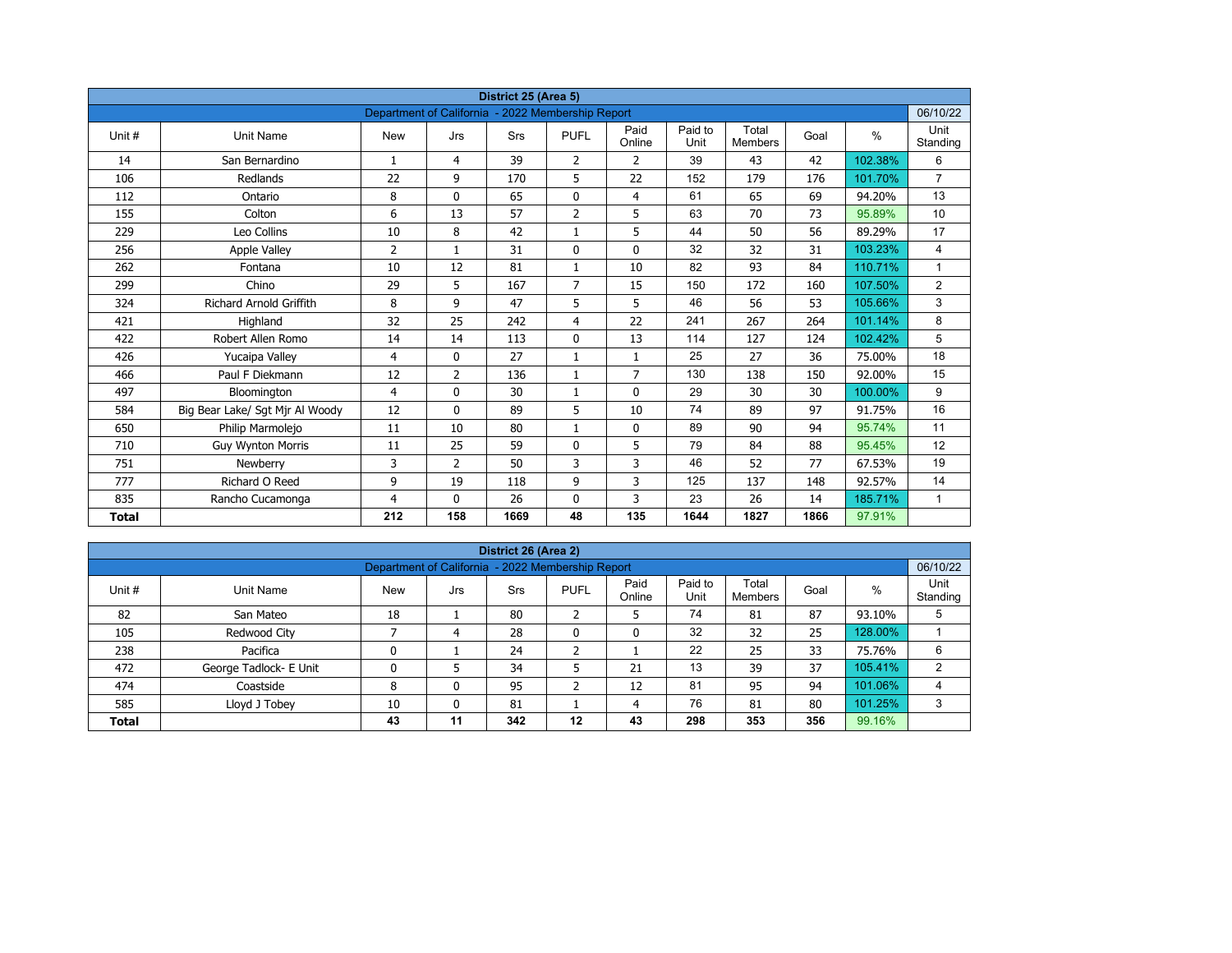| District 27 (Area 3)                                                                                                                             |                                                   |   |   |    |  |    |    |    |    |         |   |  |  |  |
|--------------------------------------------------------------------------------------------------------------------------------------------------|---------------------------------------------------|---|---|----|--|----|----|----|----|---------|---|--|--|--|
|                                                                                                                                                  | Department of California - 2022 Membership Report |   |   |    |  |    |    |    |    |         |   |  |  |  |
| Paid<br>Paid to<br>Total<br>%<br><b>PUFL</b><br>Unit #<br>Unit Name<br><b>New</b><br>Srs<br>Goal<br>Jrs<br>Online<br>Unit<br>Standing<br>Members |                                                   |   |   |    |  |    |    |    |    |         |   |  |  |  |
| 118                                                                                                                                              | Inyo                                              |   | 4 | 68 |  | ∠  | 68 | 72 | 74 | 97.30%  | 2 |  |  |  |
| 457                                                                                                                                              | Glacier                                           |   | 0 | 29 |  |    | 24 | 29 | 31 | 93.55%  | 4 |  |  |  |
| 476                                                                                                                                              | Harry V Bailey Sr                                 | 8 | 6 | 84 |  | 10 | 80 | 90 | 81 | 111.11% |   |  |  |  |
| 135<br>96.20%<br>152<br>158<br>684<br>12<br>144<br>13<br>John M Armitage<br>8                                                                    |                                                   |   |   |    |  |    |    |    |    |         |   |  |  |  |
| 306<br>99.71%<br>18<br>344<br>27<br>325<br>28<br>343<br><b>Total</b>                                                                             |                                                   |   |   |    |  |    |    |    |    |         |   |  |  |  |

| District 28 (Area 2)                                                         |                    |                          |                |            |              |                |                 |                         |      |         |                  |  |  |  |
|------------------------------------------------------------------------------|--------------------|--------------------------|----------------|------------|--------------|----------------|-----------------|-------------------------|------|---------|------------------|--|--|--|
| Department of California - 2022 Membership Report                            |                    |                          |                |            |              |                |                 |                         |      |         |                  |  |  |  |
| Unit #                                                                       | Unit Name          | New                      | Jrs            | <b>Srs</b> | <b>PUFL</b>  | Paid<br>Online | Paid to<br>Unit | Total<br><b>Members</b> | Goal | %       | Unit<br>Standing |  |  |  |
| 31                                                                           | <b>Salinas</b>     | 14                       |                | 154        | 8            | 24             | 123             | 155                     | 158  | 98.10%  | 7                |  |  |  |
| 41                                                                           | Monterey Peninsula | 6                        | $\mathcal{P}$  | 31         | $\mathbf{0}$ |                | 32              | 33                      | 30   | 110.00% | 3                |  |  |  |
| 69                                                                           | San Benito         | 4                        | 8              | 32         | 0            | 20             | 20              | 40                      | 32   | 125.00% |                  |  |  |  |
| 81                                                                           | Gonzales           | $\overline{\phantom{a}}$ | 3              | 47         |              | 4              | 45              | 50                      | 48   | 104.17% | 5                |  |  |  |
| 121                                                                          | Edward H Lorenson  | 0                        | $\mathbf{0}$   | 16         | 0            | ٠              | 15              | 16                      | 25   | 64.00%  | 10               |  |  |  |
| 512                                                                          | Carmel             | 6                        | $\overline{2}$ | 43         | $\mathbf{0}$ | 10             | 35              | 45                      | 46   | 97.83%  | 8                |  |  |  |
| 589                                                                          | Cecil M Anderson   | 7                        | 3              | 39         |              | $\overline{7}$ | 34              | 42                      | 38   | 110.53% | $\overline{2}$   |  |  |  |
| 591                                                                          | Seaside            | 4                        |                | 82         | 3            | 5              | 81              | 89                      | 103  | 86.41%  | 9                |  |  |  |
| 593                                                                          | Prunedale          | 17                       | 10             | 139        | 8            | 17             | 124             | 149                     | 139  | 107.19% | 4                |  |  |  |
| 694                                                                          | Monterey Cypress   | 4                        | 14             | 157        | 4            | 18             | 149             | 171                     | 166  | 103.01% | 6                |  |  |  |
| 50<br>25<br>785<br>740<br>107<br>658<br>790<br>69<br>100.64%<br><b>Total</b> |                    |                          |                |            |              |                |                 |                         |      |         |                  |  |  |  |